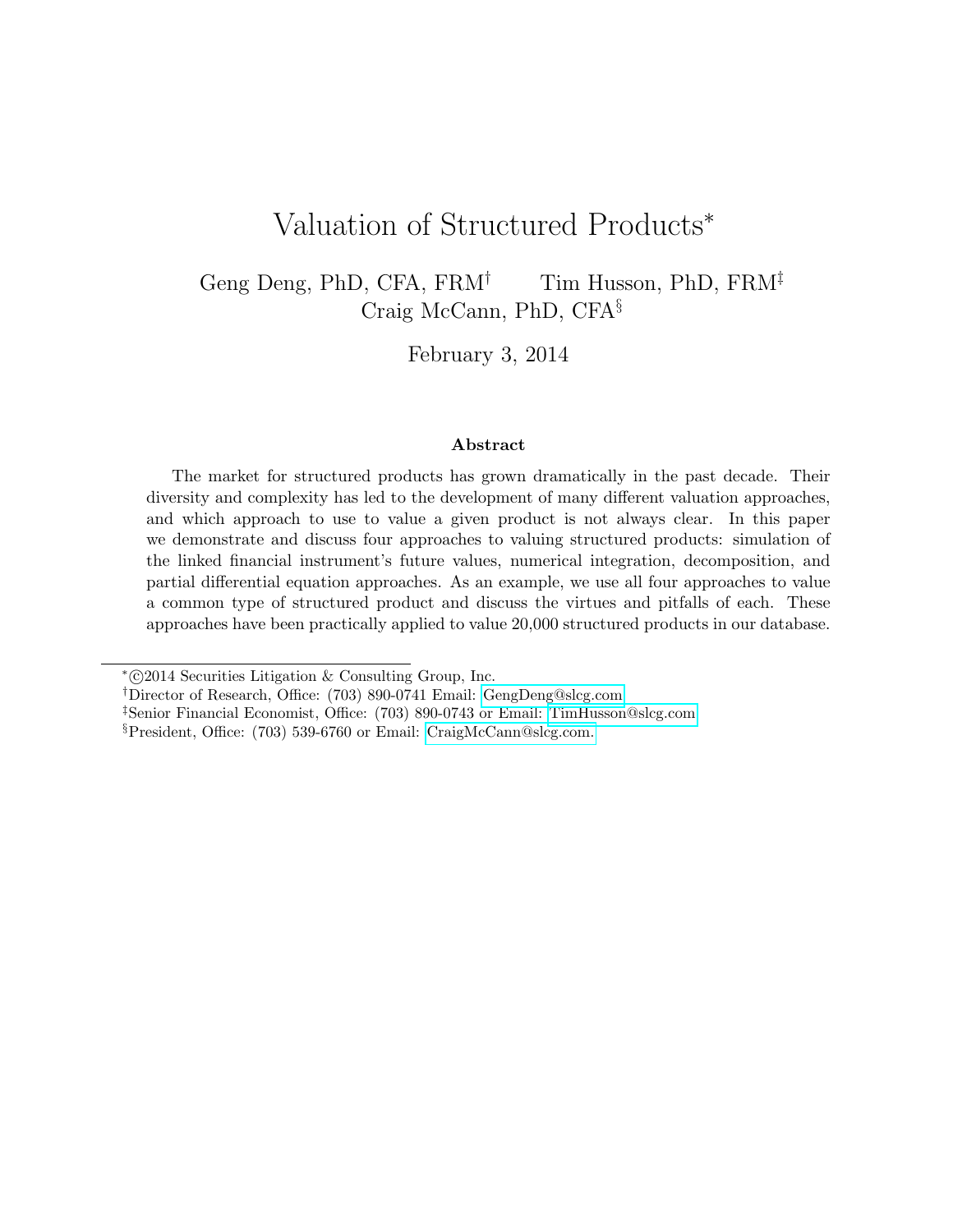Structured products have become a huge financial market. Bloomberg estimates that from 2010- 2013 banks issued \$174 billion in structured products in the United States and another \$318 billion globally.[1](#page-0-0) Structured products have evolved into highly complex instruments that incorporate features and conditions that are difficult to value. In addition, structured products are now often linked to not one but several underlying securities, making valuation all the more difficult.

While the academic literature has offered a variety of approaches for handling these features, no single valuation approach is appropriate for all structured products and the merits across these approaches are not always obvious.<sup>[2](#page-0-0)</sup> In this paper we review the four primary approaches for valuing structured products, and offer our experience of valuing more than 20,000 products released over the past several years. We outline the advantages and disadvantages of each approach and identify the types of products most appropriate for each method. We stress that while similar valuations can often be obtained using several approaches, each approach offers different insight into the composition of the notes.[3](#page-0-0)

We especially highlight how each approach handles the credit risk of the issuer. The 2008 bankruptcy of Lehman Brothers, one of the largest issuers of structured products, offered a dramatic demonstration of the importance of incorporating credit risk into product valuations. While it is widely recognized in the academic literature that structured products are sold at a substantial premium,[4](#page-0-0) what is less appreciated is the magnitude of credit risk in those valuations. Tnvestors may continue to purchase structured products despite the known price premium because that they do not fully appreciate the inherent credit risk and mispricing of these investments.<sup>[5](#page-0-0)</sup> We describe how credit risk is incorporated into each type of structured product valuation method, allowing practitioners an informed choice of valuation approaches.

In the following section we describe several complexities of structured products that can affect the choice of valuation approach. Section 3 explains the four valuation approaches and how they can handle each of these product features. Section 4 walks through the implementation of each of these approaches to value a common type of structured product, a Morgan Stanley Buffered PLUS. Section 5 describes our conclusions.

<sup>&</sup>lt;sup>1</sup> Bloomberg Structured Notes Brief, January 6, 2011, January 5, 2012, 2012 Review and 2013 Outlook (January 3, 2013), and 2013 Year End Review (January 9, 2014).

<sup>2</sup> See for example [Doebeli and Vanini](#page-22-0) [\(2010\)](#page-22-0), [Bernard and Boyle](#page-21-0) [\(2008\)](#page-21-0), [Bergstresser](#page-20-0) [\(2008\)](#page-20-0), [Bethel and Ferrel](#page-21-1) [\(2007\)](#page-21-1), and [Alexander and Venkatramanan](#page-20-1) [\(2009\)](#page-20-1).

<sup>&</sup>lt;sup>3</sup> The approaches described here can also be used to value structured certificates of deposit. The market for structured certificates of deposit is estimated to be in the tens of billions of dollars and growing, see [Deng et al.](#page-21-2) [\(2013\)](#page-21-2) for details. Variable annuity issuers are also releasing products based on structured product-like payoffs, which can be valued using similar approaches, as we describe in [Deng et al.](#page-21-3) [\(2014a\)](#page-21-3).

 $4$  See especially [Deng et al.](#page-21-4) [\(2012\)](#page-21-4) and [Henderson and Pearson](#page-22-1) [\(2010\)](#page-22-1).

<sup>&</sup>lt;sup>5</sup> See for example [Deng et al.](#page-21-8)  $(2011b)$ , Deng et al.  $(2011a)$ , Deng et al.  $(2010)$ , and Deng et al.  $(2009)$ .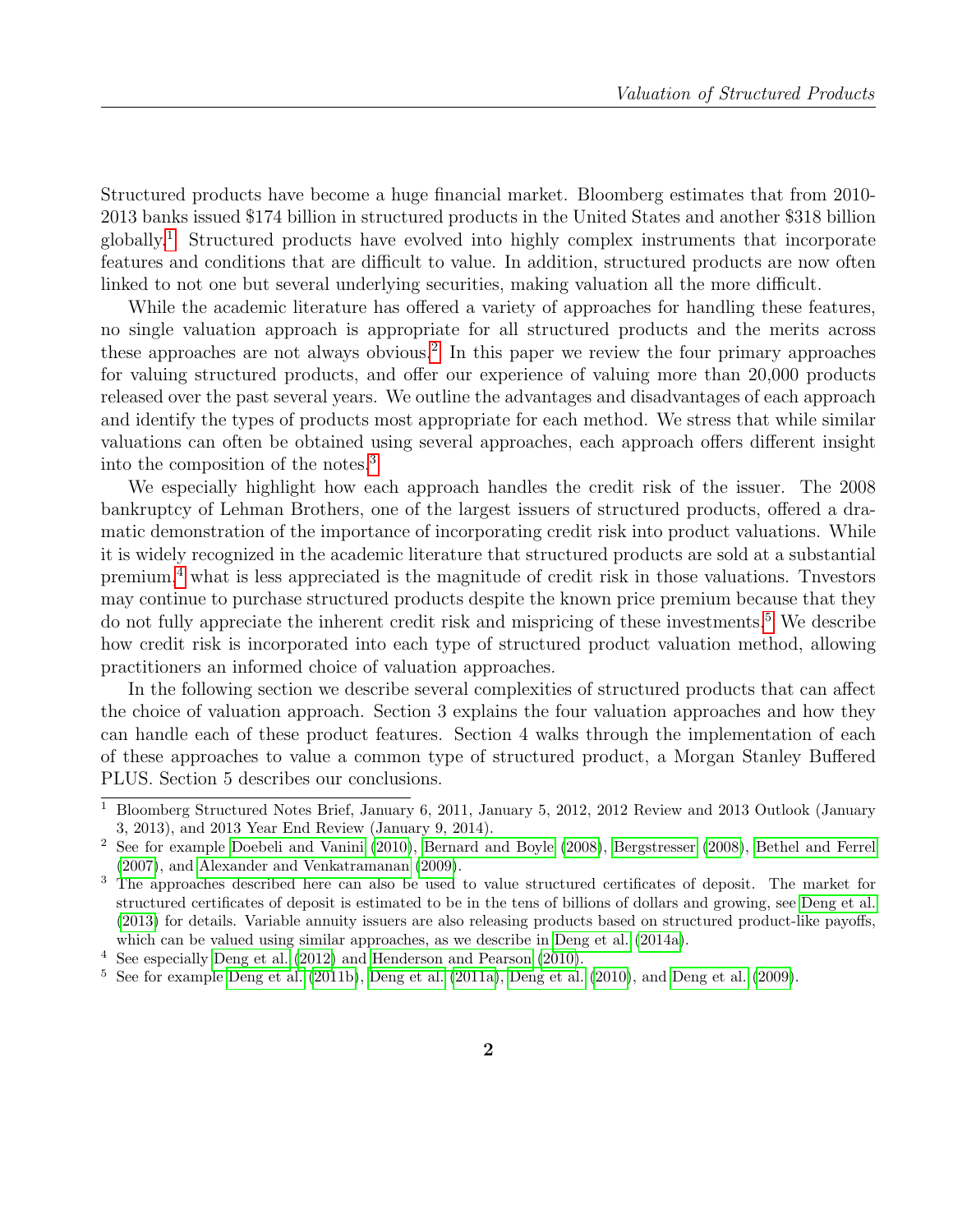## Common Structured Product Features

Structured products have varied and complex payoff structures. In this section we describe some of the characteristics that differentiate products.

<span id="page-2-0"></span>UNDERLYING ASSETS Structured products are very often tied to the S&P 500, NASDAQ 100, or other broad stock index, but can also be linked to a very wide variety of other asset classes. Figure [1](#page-2-0) shows the distribution of structured products released from 2010-2012 amongst various asset classes.[6](#page-0-0)





It is important for investors to thoroughly understand the underlying asset or index to which a structured product is linked. Indexes are now available that use extremely complex and sophisticated investment strategies that can lead to unexpected risk and return profiles. For example, a 2008 structured product from Lehman Brothers was linked to an index that tracked a complex bundle of commodities that dynamically allocated between different assets based on conditions in their respective futures markets.<sup>[7](#page-0-0)</sup> While this product had a simple payoff structure, the underlying index involved complex calculations of the returns to many assets, making this type of product particularly risky and difficult to model.<sup>[8](#page-0-0)</sup> We have noted that more and more structured

<sup>6</sup> Source: Bloomberg Structured Notes Briefs dated January 5, 2012 (page 9), January 6, 2011 (page 11), and 2012 Review and 2013 Outlook (January 3, 2013, page 7). Reverse convertibles can be linked to a variety of underlying assets, but are listed separately because their payout can be in the form of the asset itself.

<sup>7</sup> Lehman Brothers Medium-Term Notes, Series I, 100% Principal Protected Notes Linked to ComBATS I due August 7, 2012. CUSIP: 5252M0GJ0

<sup>8</sup> For a more recent example, consider the \$235 million JP Morgan Return Notes Linked to the J.P. Morgan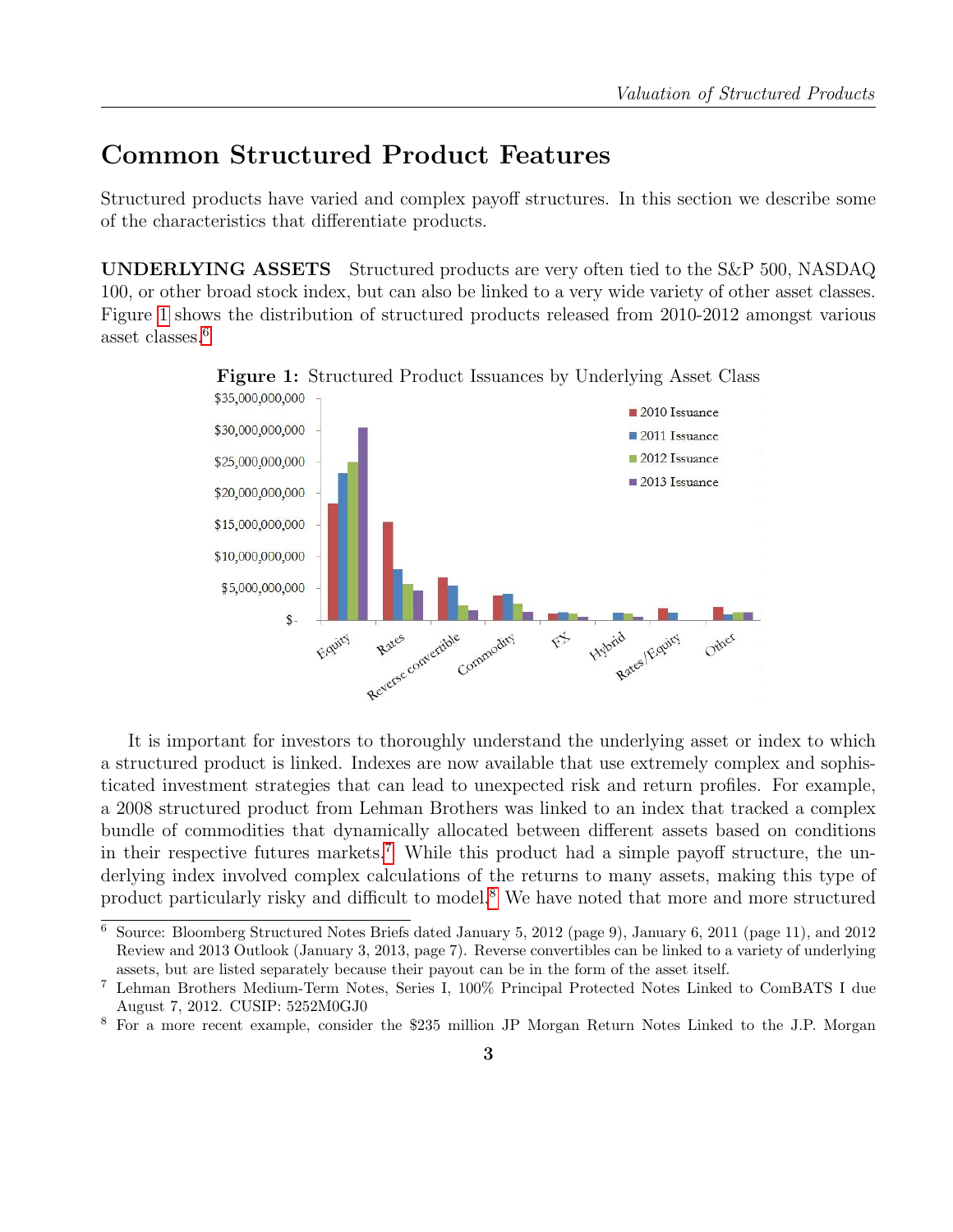securities, including structured products and structured certificates of deposit, have been linked to proprietary indexes developed and calculated by issuers.

Valuation is easier when the underlying asset of a product has both an observable daily market price as well as an actively traded options market, as such assets have readily accessible correlation and implied volatility estimates. Other assets may require complex forward volatility and correlation models that can be difficult to implement and calibrate; in this paper, we assume that the underlying assets have reliable implied volatility and correlation information.

Structured products, like common derivatives such as options, generally link to the price of underlying assets, but do not give investors any dividends paid by those assets. For notes linked to assets paying high dividend yields, the payoffs are generally lower than they would be if the structured product were linked to the total return of the underlying asset rather than its price return.

#### PRINCIPAL PROTECTION

Principal protection absorbs a portion of the linked security's capital losses. Principal protection always requires that the structured product be held to maturity, and is void if the issuer defaults on the product. If a product is 100% principal protected, the investor will not lose money on the investment as long as the product is held to maturity and the issuer does not default. A product with more than  $0\%$  but less than  $100\%$  principal protection is called a "partial principal protected" or "buffered" product.

Principal protection and buffers are easily modeled with any of the approaches discussed here. Perhaps the most intuitive method is decomposition, where full principal protection on a long position could be modeled as an at the money put option. A buffer feature would then correspond to an additional short put option, where the degree of buffering could be thought of as the outof-the-moneyness of the option. Our subsequent discussion of the Buffered PLUS product below includes treatment of buffers using all four approaches.

#### CONTINGENT CLAIMS

Some structured products have triggers, or specific return levels which yield contingent outcomes. For example, Citigroup's ELKS are simple bonds unless the trigger is tripped (the underlying security's returns surpass a predefined value), at which point the ELKS becomes a forward contract on the linked security. Other products, like absolute return barrier notes ('ARBNs', issued by UBS, HSBC, Deutsche Bank, and Lehman Brothers) have payoffs that depend on the size–but not the  $direction$ –of the linked security's return.<sup>[9](#page-0-0)</sup> As long as the linked security's price does not go up or down by more than a pre-specified amount, the structured product pays the absolute value of the return. If the linked security's capital gain or loss exceeds the trigger, the investor earns a

Enhanced Beta Select Backwardation Alternative Benchmark Total Return Index due November 27, 2018, issued on November 22, 2013 (CUSIP: 48126NTE7).

<sup>&</sup>lt;sup>9</sup> See [Deng et al.](#page-21-6)  $(2011a)$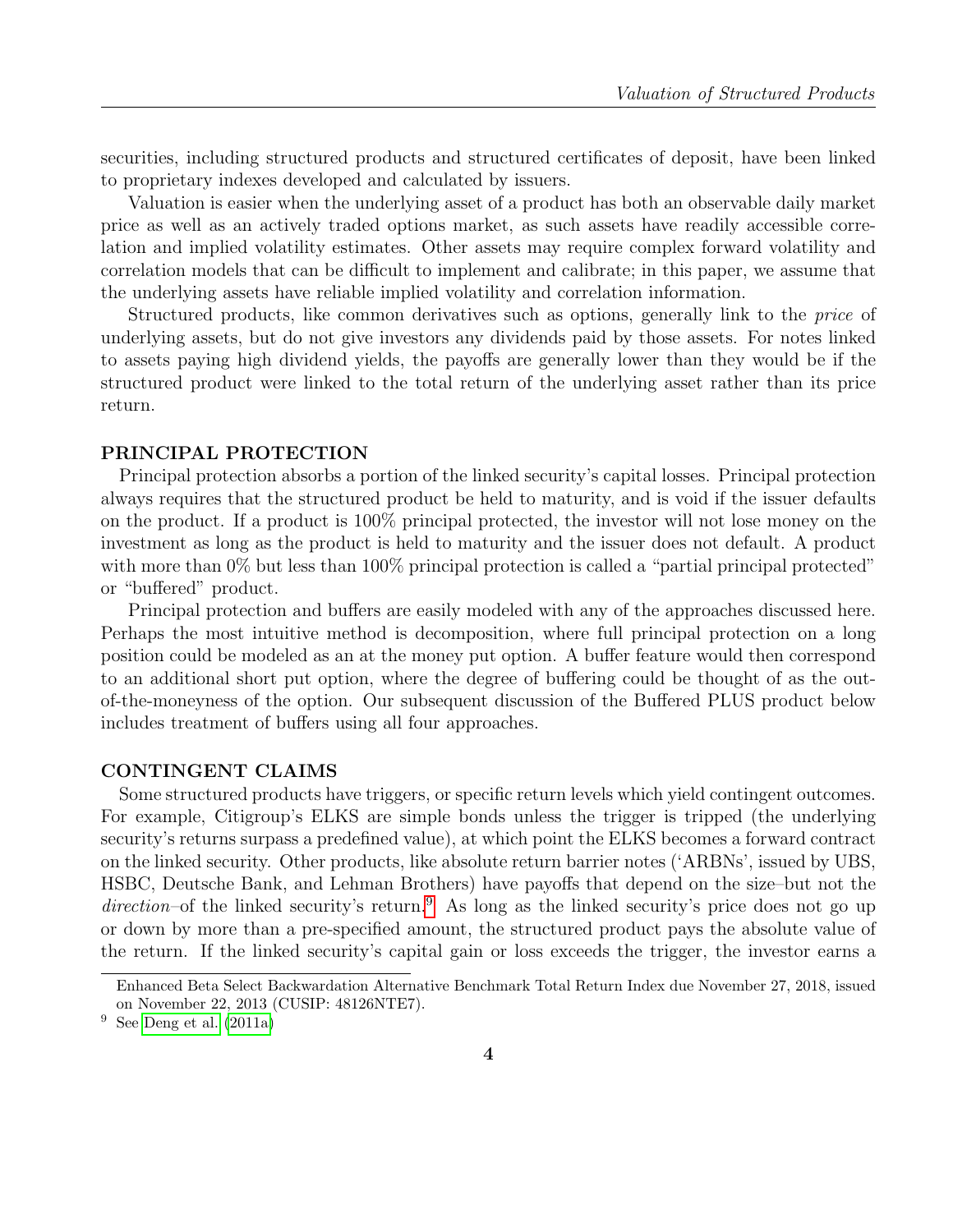0% return regardless of the linked security's future price movement. Most contingent claims, such as the ones in Buffered PLUS products, are clearly defined at a particular return level and can therefore be incorporated into any valuation approach.

#### COUPONS

Relatively few non-interest rate linked structured products pay coupons. Of those that do, most also have contingent claims, such as reverse convertibles and autocallables. Products without coupons instead rely on the linked security's capital gains to provide investors with a positive return. Coupon payments can be incorporated into any valuation approach, though for highly complex coupon payout formulas the simulation approach can often handle this feature most explicitly.

#### CALL FEATURES

Some structured products can be called by the issuer. Callable products generally guarantee a specified rate of return. Some products are called at the discretion of the issuer, while others are autocallable. Autocallable products are automatically called if a given criteria is satisfied on a predefined call date. Products can have embedded American or Bermudan call options. American options can be exercised by the issuer any time before the structured product's maturity date. Bermudan options can be exercised on specific dates during the life of the product (e.g. quarterly). The final call date is always the product's maturity date.

Call features can be among the most difficult product features to value. Autocallable products are relatively easier, as the call feature is predictable, but discretionary call features necessitate simulation approaches. A rigorous implementation of a simulation-based valuation for callable interest-rate linked structured products can be found in [Andersen and Piterbarg](#page-20-2) [\(2010\)](#page-20-2).

#### LEVERAGE

Structured products can give investors leveraged (or deleveraged) exposure to the underlying security's returns. Typically, the leveraged returns are only for a certain subset of possible returns, such as leveraged upside for returns between 0-10%. The decomposition approach illustrates this most clearly, as the issuer can just purchase more of the call or put option that generates the relevant return (two long call options, for example, generate 200% participation).

#### BASKETS

Some products are linked to combinations ('baskets') of two or more linked securities. The payoff of the product is normally linked to the basket as a whole. However, some products allow the issuer to use the worst performing member of the basket to determine the product's payoff. When products are linked to baskets, any valuation must also take into account the co-movement among the basket members. There is considerable leeway in calculating this co-movement, but it is typically the correlation of daily returns of the underlying basket members over a reasonably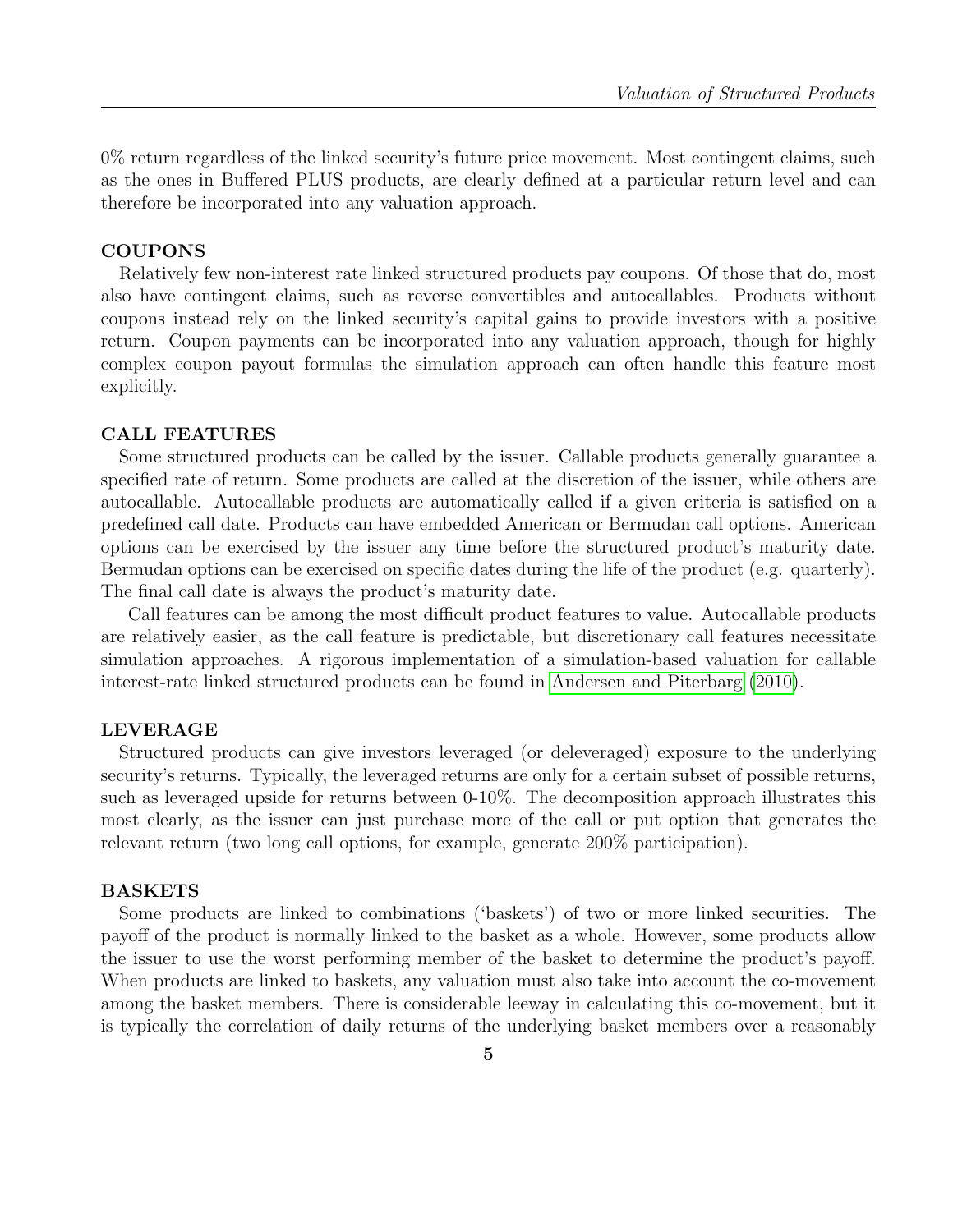large period of time, perhaps three months.<sup>[10](#page-0-0)</sup> However the exact length of time is a subjective judgment, as the correlation structure between basket entities can change with time, but a suitable sample size must be achieved.

A structured product may have several or none of these characteristics. For example, Morgan Stanley's Performance Leveraged Upside Security (also called a PLUS) pays no coupon and is usually not callable. The PLUS exposes investors to all the downside risk of a single linked security along with levered but often capped upside potential. Some PLUS products offer partial principal protection. This partially principal-protected PLUS is sold as a Buffered PLUS by Morgan Stanley, a Partial Protection Return Optimization Security by UBS and Lehman Brothers, and an Equity Buffer Note by HSBC. For continuity, we will use a Buffered PLUS as the example throughout this paper.

Different product types have somewhat different return characteristics. In [Deng et al.](#page-22-2) [\(2014b\)](#page-22-2), we calculated an index of ex post structured product returns by valuing over 20,000 products each day from 2007 through 2013. We also calculated sub-indexes based on four common structured product types: autocallables, tracking securities, reverse convertibles, and single-observation reverse convertibles. Our results for both the aggregate and sub-indexes demonstrate that structured products as a whole have high correlations with equity markets, though lower returns. Those lower returns are in large part attributable to the issue date mispricing.

## Valuation Approaches

In this paper, we discuss four structured product valuation approaches: 1) simulation, 2) numerical integration, 3) decomposition and 4) partial differential equations (PDE) approaches. While these approaches produce consistent valuations for simple products, not all approaches are appropriate for all products and they can vary in complexity and difficulty of implementation.

In general, structured product payoffs can be described as functions of the underlying security's level (e.g., stock price) or return. For example, the payoff rule of a Buffered PLUS is a function of the underlying security's level or holding period return at the structured product's maturity. In this paper, we use  $P(S_T)$  as the functional form of payoff rules that are a function of the underlying security's ending stock price.

Because the underlying security's *holding period return*,  $R_t$ , is a function of the security's stock price

$$
R_t = \frac{S_t - S_0}{S_0},
$$

the functional form of the payoff rule can also be expressed in terms of the underlying security's return. We use  $f(R_T)$  as the functional form of payoff rules that depend on the underlying security's return over the life of the structured product, where  $P(S_T) = I \cdot (1 + f(R_T))$  and I is

 $10$  One approach to approximating the value of basket options is presented in [Alexander and Venkatramanan](#page-20-1) [\(2009\)](#page-20-1).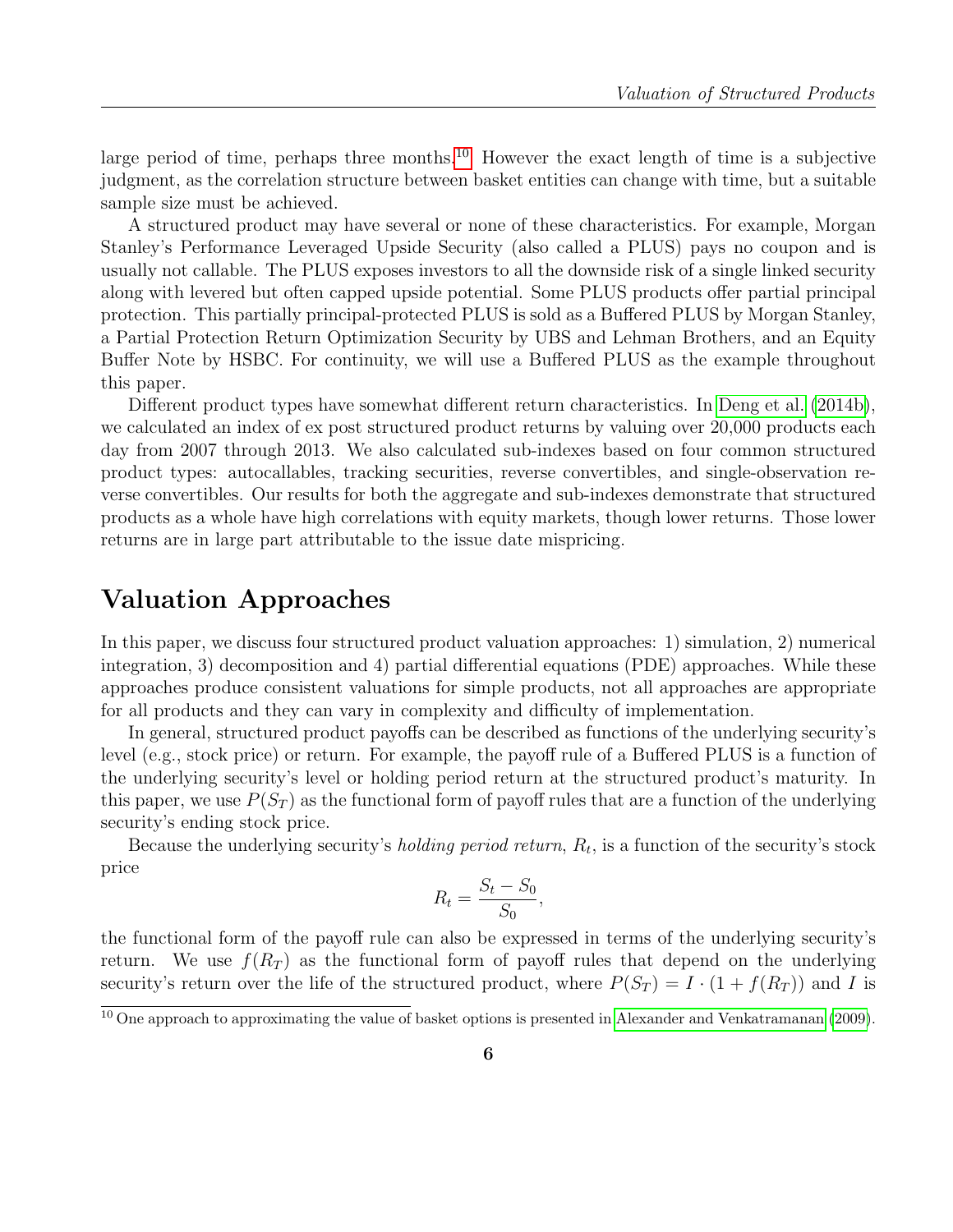<span id="page-6-0"></span>the face value of the structured product. The Buffered PLUS' payoff rule, graphed in Figure [2,](#page-6-0) can be expressed algebraically as

<span id="page-6-2"></span>
$$
f(R_T) = \begin{cases} \min(\alpha R_T, Cap), & \text{if } R_T \ge 0; \\ \min(R_T + Buffer, 0), & \text{if } R_T < 0. \end{cases}
$$
 (1)



Figure 2: Payoff Rule for Buffered PLUS Structured Products

## Assumptions Common to all Four Approaches

Each of the four approaches discussed in the following sections relies on a common set of assumptions. In this section we briefly discuss each assumption.

#### Generalized Wiener Process of Stock Prices

We assume stock prices follow a generalized Wiener process with a fixed drift [\(Glasserman, 2003;](#page-22-3) [Hull, 2011;](#page-22-4) [McLeish, 2004\)](#page-22-5). The Wiener process is algebraically denoted as

<span id="page-6-1"></span>
$$
dS_t = S_t \mu dt + S_t \sigma dZ_t,\tag{2}
$$

or equivalently

$$
d\ln S_t = \left(\mu - \frac{\sigma^2}{2}\right)dt + \sigma dZ_t,
$$
\n(3)

such that  $S_t$  is a geometric Brownian motion.

The generalized Wiener process results in an ending stock price  $S_T$  that is log-normally distributed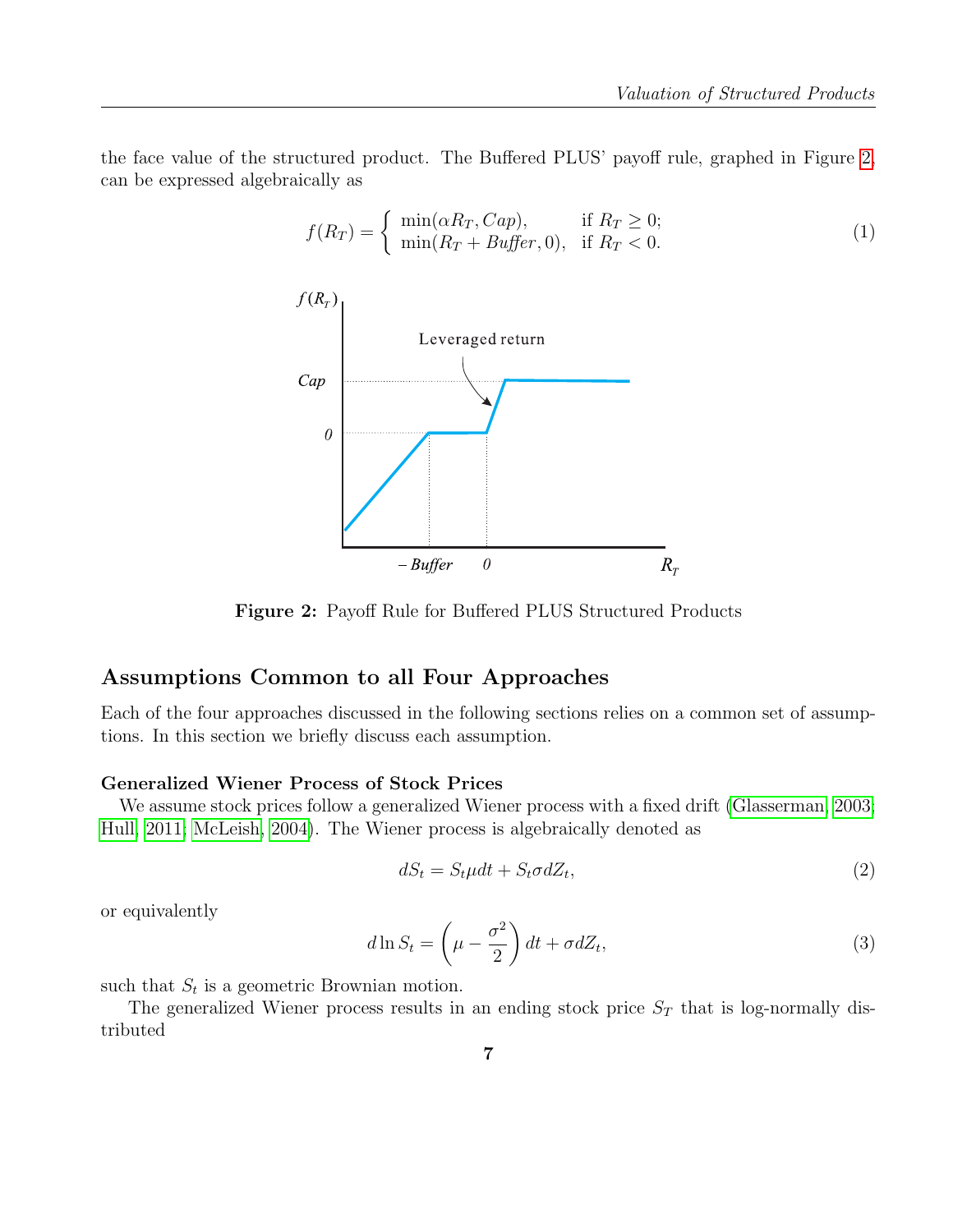<span id="page-7-0"></span>
$$
S_T \sim S_0 \cdot \text{Log-}\mathcal{N}\left(\left(\mu - \frac{\sigma^2}{2}\right)T, \sigma\sqrt{T}\right),\tag{4}
$$

which is equivalent to

$$
\ln(S_T) \sim \ln S_0 + \mathcal{N}\left(\left(\mu - \frac{\sigma^2}{2}\right)T, \sigma\sqrt{T}\right),\tag{5}
$$

where  $\mathcal{N}(\hat{\mu}, \hat{\sigma})$  is a normal distribution with mean  $\hat{\mu}$  and standard deviation  $\hat{\sigma}$ . This directly implies that the holding period return  $R_T = \frac{S_T - S_0}{S_0}$  $\frac{S_0 - S_0}{S_0}$  must also be log-normally distributed

<span id="page-7-1"></span>
$$
R_T \sim \text{Log-}\mathcal{N}\left(\left(\mu - \frac{\sigma^2}{2}\right)T, \sigma\sqrt{T}\right) - 1. \tag{6}
$$

#### The Underlying Security's Expected Return

Like the Black-Scholes model, we value structured products in a risk-neutral framework [\(Bjork,](#page-21-9) [2004;](#page-21-9) [Hull, 2011\)](#page-22-4). Consequently, the expected annualized return for a structured product's underlying security is based on the risk-free rate  $r<sup>11</sup>$  $r<sup>11</sup>$  $r<sup>11</sup>$  Because structured product payoff rules ignore dividends, we follow the dividend modification of the Black-Scholes model and reduce the risk-free rate by q, the dividend yield on the underlying security. This means that the underlying security's risk-neutral expected return,  $\mu$ , is

$$
\mu = r - q.\tag{7}
$$

#### The Underlying Security's Implied Volatility

The volatility,  $\sigma$ , of the linked security's return is typically estimated as the volatility needed to make traded options fairly priced using the Black-Scholes model. Where possible, we match the option's and structured product's time to expiration. In cases where the structured product's remaining term falls between two option maturities, we use linear or quadratic interpolation to estimate the implied volatility. In the rare case when no options can be found for the underlying security, we use the underlying security's historical volatility.

#### Assumptions about the Discount Rate

To estimate the issue date value of a structured product, the expected cash flows must be discounted back to time  $t = 0$ . Because the structured product is exposed to both the risk of the underlying security and the issuer's credit risk, we include the issuer's credit default swap spread  $(CDS)$  in the discount rate [\(Hull, 2011\)](#page-22-4). We match the term of the  $CDS$  with the term of the structured product.

 $11$  For simplicity, all returns in this paper are annualized and continuously compounded.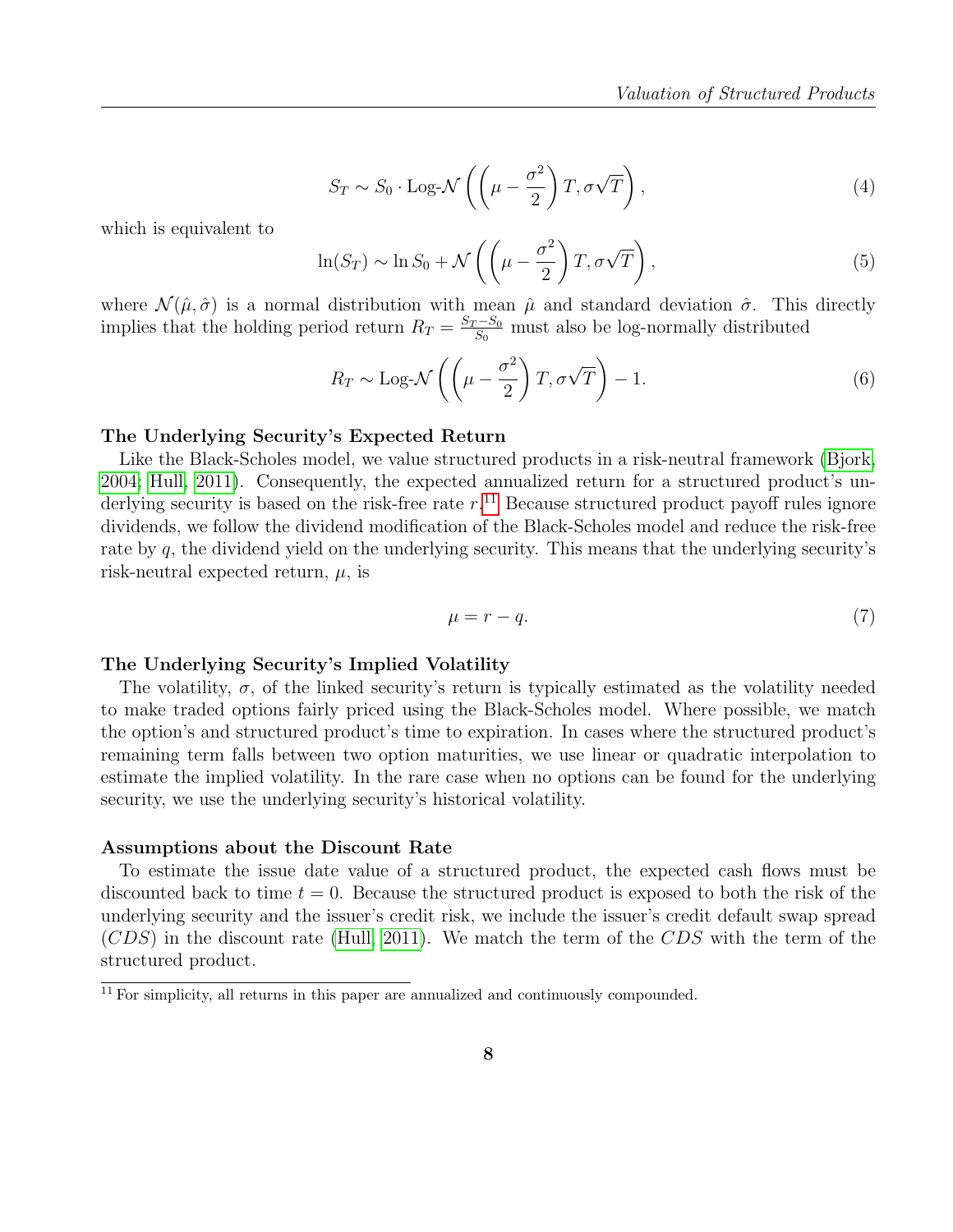### The Simulation Approach

Simulation has been proven to be a practical, useful tool for valuing financial products [\(Glasserman,](#page-22-3) [2003;](#page-22-3) [McLeish, 2004\)](#page-22-5). Of the four approaches discussed in this paper, the simulation approach is the most "brute force" in that it relies on computing power to perform Monte Carlo simulations of the linked security's price path. The Monte Carlo results are then input into the product's payoff rule to calculate the exact cash flows that would result from each simulated price path. The structured product's estimated fair value is the average of the discounted cash flows derived from the simulations. For structured product valuations, we use widely-accepted financial models to simulate security levels and returns, interest rates, and exchange rates.

To simulate stock prices following the generalized Wiener process, suppose we track stock prices at discrete time intervals  $S_0, S_{t_1}, \ldots, S_{t_i}, S_{t_{i+1}}, \ldots, S_T$ , and constant interval

$$
\Delta_t = t_{i+1} - t_i
$$

.

At each step, we assume the stock price updates according to

<span id="page-8-1"></span>
$$
S_{t_{i+1}} = S_{t_i} \cdot e^{\mu \Delta t + \sigma \sqrt{\Delta t} W_i} \tag{8}
$$

where  $W_i$  is a standard normally distributed variable.

To value a structured product, we typically simulate  $J = 50,000$  price paths of the underlying security from  $t = 0$  to  $t = T$ . On the jth trajectory, suppose the ending stock price is  $S_T^j$  $T$  and the holding period return is  $R_7^j$  $T<sub>T</sub>$ . The structured product's payoff for the *j*th simulated price path is calculated by inputting  $S_7^j$  $T\overline{T}$  into the mapping rule  $P(S_T)$  or  $R_T^j$  $T<sub>T</sub>$  into  $f(R_T)$ . We repeat the process for each of the 50,000 simulated price paths and calculate the average payoff. The average payoff is then discounted back to time  $t = 0$  as shown in Equations [\(9\)](#page-8-0) and [\(10\)](#page-8-0).

<span id="page-8-0"></span>
$$
PV(S_T) = e^{-(r + CDS)T} \frac{1}{J} \sum_{j=1}^{J} P(S_T^j)
$$
\n(9)

$$
PV(R_T) = e^{-(r+CDS)T} I \left( 1 + \frac{1}{J} \sum_{j=1}^{J} f(R_T^j) \right).
$$
 (10)

The discounted expected payoff is the issue date value of the structured product.

Except for products with explicit American or Bermuda options, we have been able to value any structured product using the simulation approach.<sup>[12](#page-0-0)</sup> In addition to being versatile, the simulation

 $12$  The American and Bermuda options mentioned here are explicitly part of the payoff rule. For example, some structured products allow the issuer to call the product at various dates prior to maturity.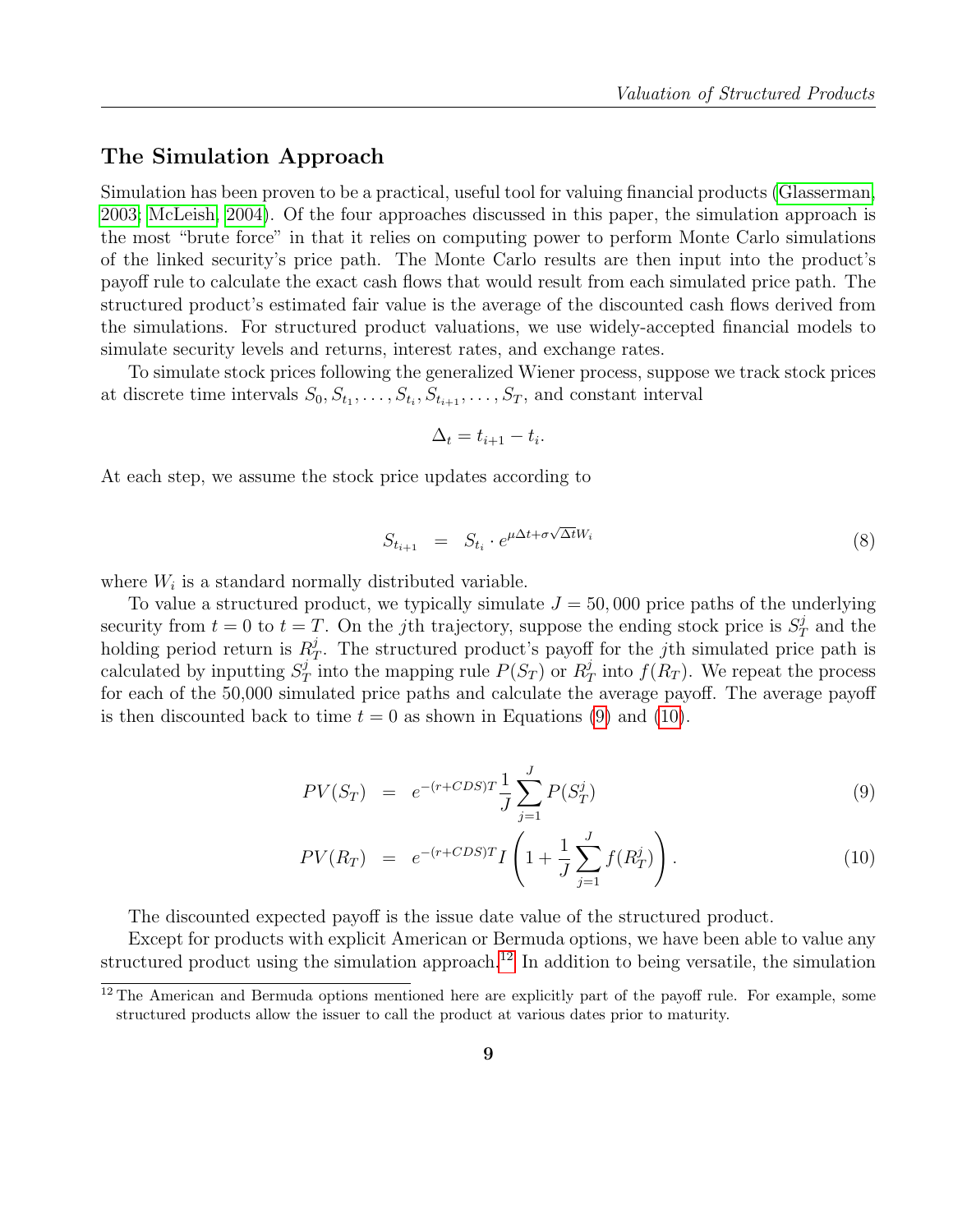approach is intuitive and easy to understand. The benefits of the simulation approach are offset, however, by the extensive programming time and computing power needed to perform a simulation, as well as the potential lower accuracy of the resulting fair values.

The simulation approach allows us to value structured products that are linked to a wide variety of securities including individual stocks, indices, interest rates, currency exchange rates or baskets of securities. The academic literature is constantly making advances in simulation efficiency, such as quasi-Monte Carlo and importance sampling approaches [\(Glasserman, 2003\)](#page-22-3).

The simulation method can also be applied to calculate 'Greeks,' the sensitivity measures of derivative financial instruments. The Greeks are useful for traders to hedge risks in a portfolio containing structured products. The general procedure for calculating Greeks using simulations is to introduce an infinitesimal change in a chosen parameter, such as the risk free rate, volatility, etc, and to measure the resulting change in the fair value of the product. Since simulation introduces random noise in fair value estimations, fixing common random seeds is a must in running simulations. This practice can significantly improve the accuracy of estimating Greeks.

Besides using the generalized Wiener process to simulate stock prices,[13](#page-0-0) we also use it to simulate currency exchange rates, where  $S_0$  is the spot exchange rate, the "expected return,"  $\mu$ , is the difference between the risk-free rates of the countries whose currencies are included in the exchange-rate forward contract, and the volatility,  $\sigma$ , is the implied volatility of the exchange rate. The generalized Wiener process results in log-normally distributed currency exchange rates, like it does for stock and index returns. To simulate short interest rates we use the Cox, Ingersoll and Ross model in [Cox et al.](#page-21-10) [\(1985\)](#page-21-10). To simulate forward interest rates we use the Heath, Jarrow and Morton model in [Heath et al.](#page-22-6) [\(1992\)](#page-22-6). Of course, other interest models (such as the Libor Market Model) can be used as well.<sup>[14](#page-0-0)</sup>

### The Numerical Integration Approach

The numerical integration approach values structured products more quickly and more accurately than the simulation approach [\(Glasserman, 2003\)](#page-22-3), but only works for a subset of structured products. Numerical integration directly utilizes the fact that the structured product's payoff rule is a function of a variable with a known distribution, such as  $S_T$  (see Equation [\(4\)](#page-7-0)) or  $R_T$  (see Equation  $(6)$ ).

The numerical integration approach is generally more accurate than the simulation approach because, unlike simulations which rely on the Law of Large Numbers to produce reliable valuations, the numerical integration approach considers the probability of virtually all possible outcomes by integrating the product of the return distribution and the payoff rule. As in the simulation approach, given the structured product's payoff rule and the distribution of the underlying security's

 $\frac{13}{13}$  When the linked security is a basket of securities, we use a multi-variate generalized Wiener process and include the entire variance-covariance matrix of the securities in the simulation.

 $14$  For an extensive treatment of interest rate models, see [Andersen and Piterbarg](#page-20-2) [\(2010\)](#page-20-2).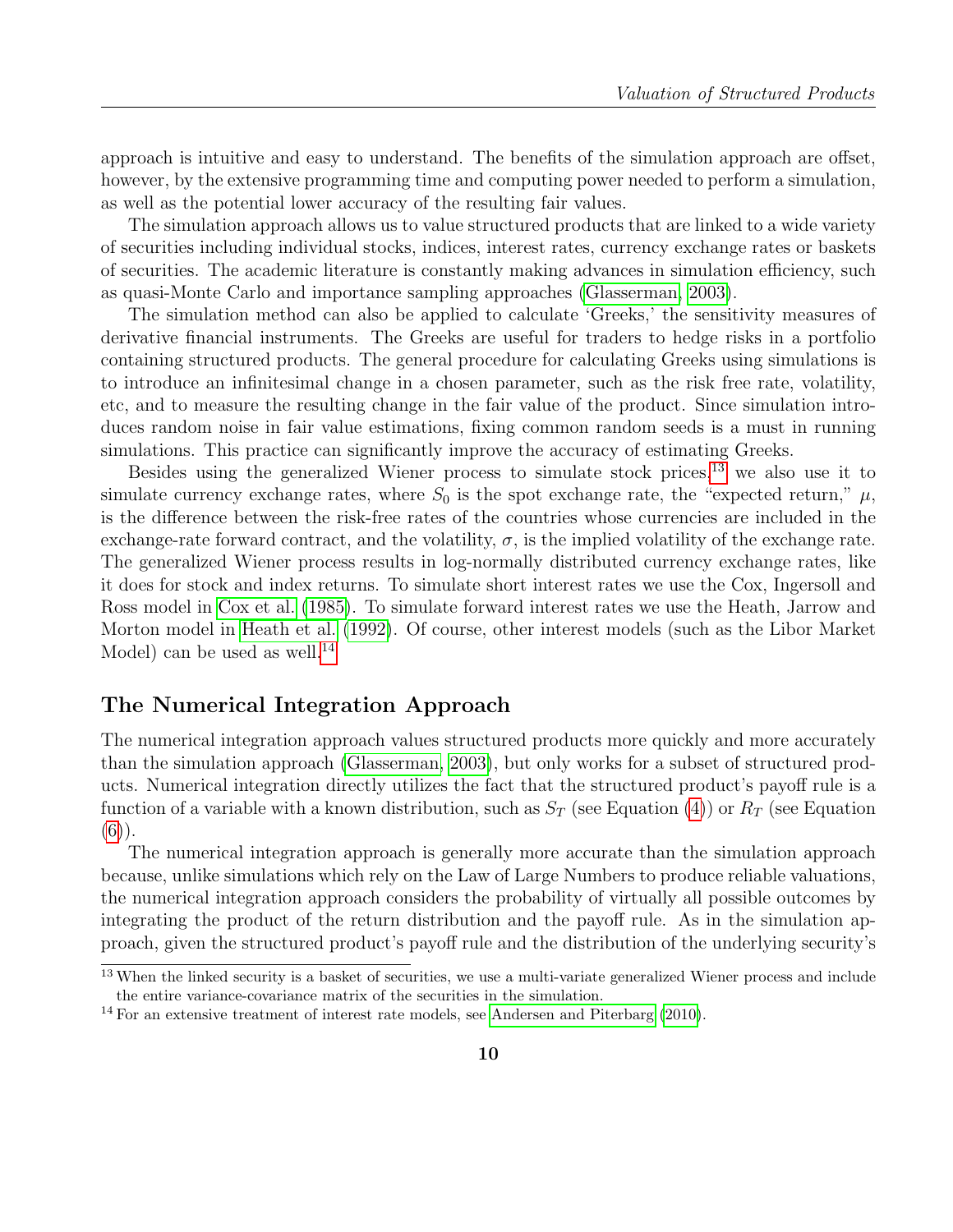return, the present value of the structured product is

<span id="page-10-0"></span>
$$
PV(R_T) = e^{-(r+CDS)T} I\left(1 + \int_{-1}^{\infty} f(R_T)pdf(R_T)dR_T\right). \tag{11}
$$

Note that Equation [\(10\)](#page-8-0) converges to Equation [\(11\)](#page-10-0) as  $J \to \infty$ .

There are many valid numerical integration methods, such as the adaptive Simpson method using the Simpson quadrature [\(McKeeman, 1962\)](#page-22-7) and the adaptive Lobatto method [\(Ueberhuber,](#page-22-8) [1997\)](#page-22-8). Numerical integration approaches differ in how they generate sample points and assign weights to each sample, but should all estimate the same fair value. More advanced numerical integration approaches involve numerical expansions, such as Fourier series expansion [\(Carr and](#page-21-11) [Madan, 1999\)](#page-21-11) or Fourier cosine series expansion [\(Fang and Oosterlee, 2008\)](#page-22-9). When the underlying return has a smooth distribution, such as a normal distribution, the expansion terms could achieve an exponential convergence rate to the integral value. High accuracy results are typically obtained with less than 100 expansion terms.

One drawback to the relatively fast and accurate numerical integration approach is that its use is limited to structured products whose payoffs are a function of variables with known distributions. This can be a problem, for instance, when valuing products whose payoffs depend on the linked security's maximum or minimum price over the life of the structured product. For structured products with these path-dependent payoff functions,<sup>[15](#page-0-0)</sup> the numerical integration approach can be used, but requires transforming the path-dependent payoff function into an equivalent portfolio of path-independent payoff functions. Published papers such as [Breeden and Litzenberger](#page-21-12) [\(1978\)](#page-21-12) and [Carr and Chou](#page-21-13) [\(1997\)](#page-21-13) demonstrate how to transform the path-dependent payoff rules.

Using the numerical integration approach, the Greeks are calculated by taking derivatives of the payoff integral with respect to parameters such as  $S_0$  (the initial price) or r (the risk-free rate).

For example, consider delta, the sensitivity of the structured product's value to the stock price  $S_t$ :

$$
\Delta_t = \frac{\partial PV}{\partial S_t}.\tag{12}
$$

A transformation will simplify the integral. We introduce a new variable  $W = \frac{\ln S_T - \hat{\mu}}{\hat{\sigma}}$ ntegral. We introduce a new variable  $W = \frac{\ln S_T - \mu}{\hat{\sigma}}$ , where  $\hat{\mu} = \ln S_t + (\mu - \frac{\sigma^2}{2})$  $\frac{\partial^2}{\partial x^2}(T-t)$  and  $\hat{\sigma} = \sigma\sqrt{T-t}$  are the parameters of the distribution of  $S_T|S_t$ . The variable W is thus a standard normal variable. It follows that

$$
\Delta_t \;\; = \;\; \frac{\partial PV}{\partial S_t}
$$

<sup>&</sup>lt;sup>15</sup> A path-dependent payoff function depends on one or more historical prices over the life of the structured product and can be written as  $P(\vec{S}_t), t = [0, t_1, t_2, \dots, T]$ . A path-independent payoff function depends only on the final price,  $S_T$ , of the underlying security.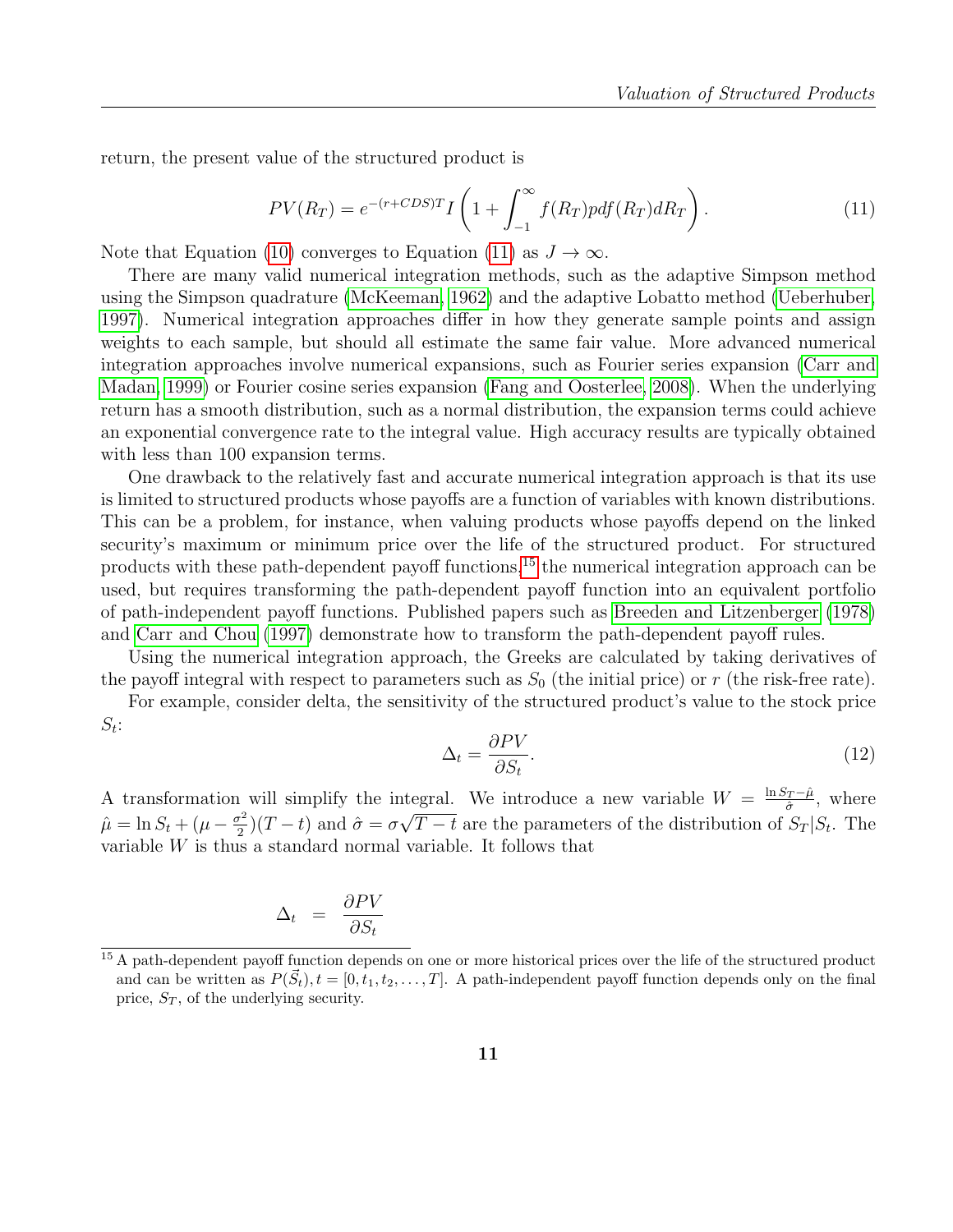$$
= \frac{\partial}{\partial S_t} \left( e^{-(r+CDS)T} \int_{-\infty}^{\infty} P(e^{W\hat{\sigma}+\hat{\mu}}) p df(W) dW \right)
$$
  
=  $e^{-(r+CDS)T} \int_{-\infty}^{\infty} P'(e^{W\hat{\sigma}+\hat{\mu}}) \frac{e^{W\hat{\sigma}+\hat{\mu}}}{S_t} p df(W) dW.$ 

If  $P(S_T)$  is a piecewise linear function (as in Buffered PLUS), then  $P'(S_t)$  is a Heaviside step function.

### The Decomposition Approach

The decomposition approach can be applied to any product for which the payoff can be decomposed into a combination of conventional debt instruments, call and put options, and exotic options such as double-barrier options. After the payoff of a structured product is broken down into an equivalent portfolio of simpler financial instruments, each component of the portfolio is valued using the appropriate formula (such as the Black-Scholes model for valuing call and put options). This method is faster than the simulation method, uses less computing power, and does not require that the product's underlying security have a continuous, integrable return distribution like the numerical integration method. However, because not all structured product payoff rules can be broken down into components with simple formulaic solutions, the decomposition only works for a subset of structured products.

A significant advantage of the decomposition approach is its usefulness in characterizing a structured product's payoff rule in terms of other financial products. This can help investors understand the risks involved in the product, and see how they might create a more liquid version of the product by investing in the equivalent portfolio rather than the structured product.

In addition to plain-vanilla options, decompositions can also involve more complex, exotic op-tions such as "down-and-in" single-barrier options (Hernández et al., 2007; [Szymanowska et al.,](#page-22-11) [2009\)](#page-22-11). Down-and-in put options are inactive (do not pay out at maturity) unless a lower barrier is breached. If the underlying security ever goes below the lower barrier, the options become active puts. Allowing exotic options like the down-and-in put options in the structured product's equivalent portfolio expands the number of structured products that can be valued with the decomposition approach.

Like the numerical integration approach, the decomposition approach is useful for calculating the structured products 'Greeks'. For example, the delta of the structured product is simply the sum of the deltas of each component.

## The PDE Approach

The PDE approach can be used to value any structured product, but is by far the most difficult to implement. Like the simulation approach, PDE captures the dynamic nature of the structured product's and linked security's values [\(Black and Scholes, 1973;](#page-21-14) [Henderson and Pearson, 2010;](#page-22-1)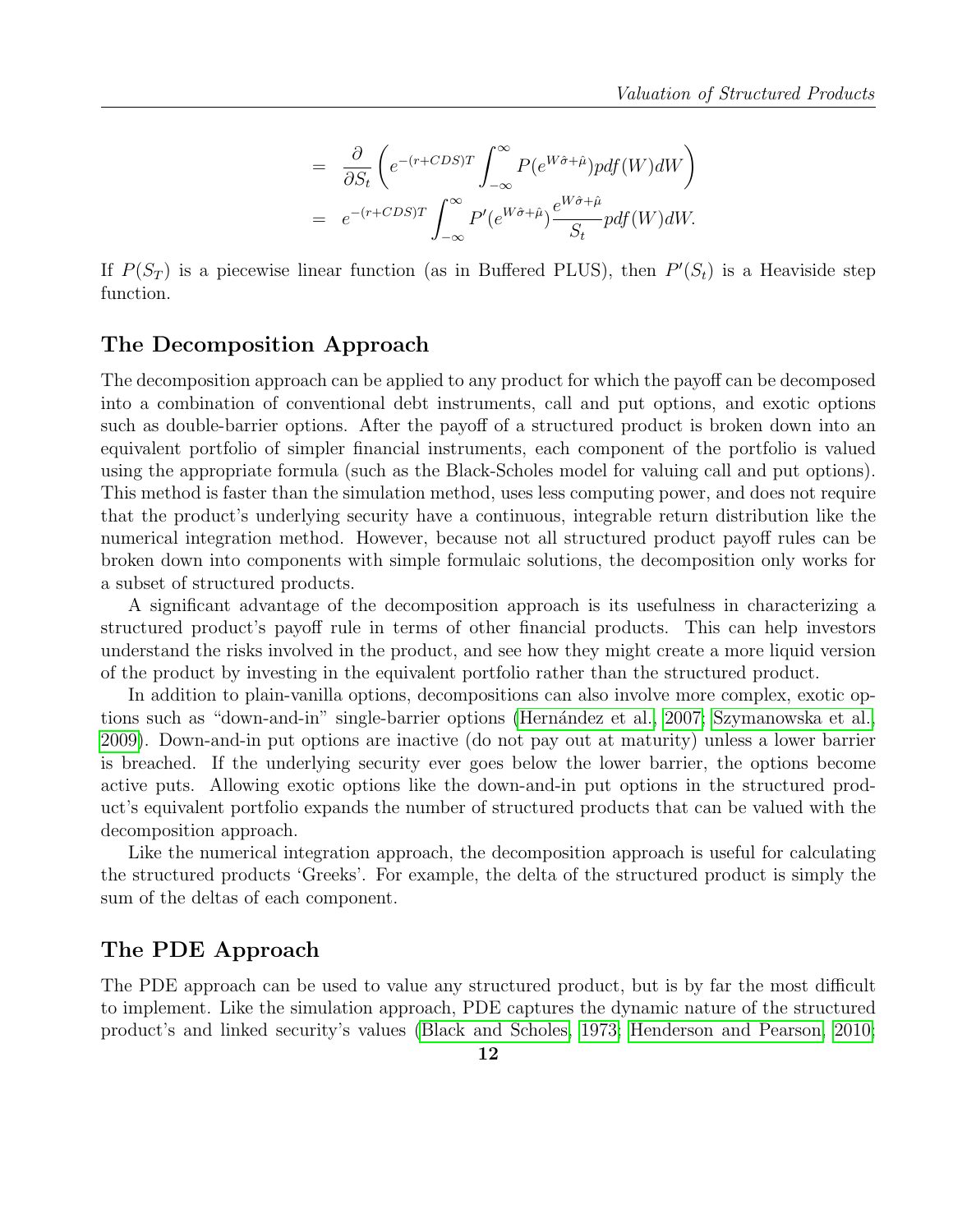[Wilmott et al., 1994\)](#page-23-0). However, rather than generating random numbers to predict the movement of the linked security's price, the PDE approach models the relations of product values and stock price with partial differential equations. The various features of a structured product are included in PDE as additional equations, or boundary conditions. Since PDEs with several boundary conditions are relatively difficult to solve, only a handful of structured products result in closedform solutions. The remaining product types rely on numerical methods such as finite difference approximation to obtain an approximate solution.

Like the simulation approach, the PDE approach assumes the underlying security price follows a generalized Wiener process (see Equation [\(2\)](#page-6-1)). If the risk-free interest rate and the volatility are assumed to be constant across time, the PDE satisfies the Black-Scholes equation

$$
\frac{\partial V}{\partial t} + \frac{1}{2}\sigma^2 S^2 \frac{\partial^2 V}{\partial S^2} + (r - q)S \frac{\partial V}{\partial S} - (r + CDS)V = 0,\tag{13}
$$

where the value of structured product  $V(S,t)$  depends on the the stock price  $S \in [0,\infty)$  at time  $t \in [0, T]$ . After solving the equation, the issue date value of the structured product is simply  $V(S_0, 0)$ .

The various properties of a structured product are included as boundary conditions in the Black-Scholes equation. A few examples:

• At maturity, the market value of the structured product is equal to the product's payoff. The corresponding boundary condition is

$$
V(S,T) = P(S_T).
$$

• If the security price hits 0 at time t and the structured product is principal protected, the structured product's value is the present value of its face value. The boundary condition is

$$
V(0,t) = I \exp^{-(r+CDS)*(T-t)}.
$$

If the product is not principal protected, the structured product's value is the present value of the protected portion of its face value. The boundary condition is

$$
V(0,t) = IBu f f e r \cdot \exp^{-(r+CDS)*(T-t)}.
$$

• If the structured product can be called by the issuer, the structured product will never be worth more than the call price  $\hat{C}_t$  on the call date t. The boundary condition is

$$
V(S, t) \leq \hat{C}_t.
$$

• If the linked security pays a D dividend on ex-dividend date  $t_d$ , the value of the structured product must be the same just before and after the dividend is paid. The condition is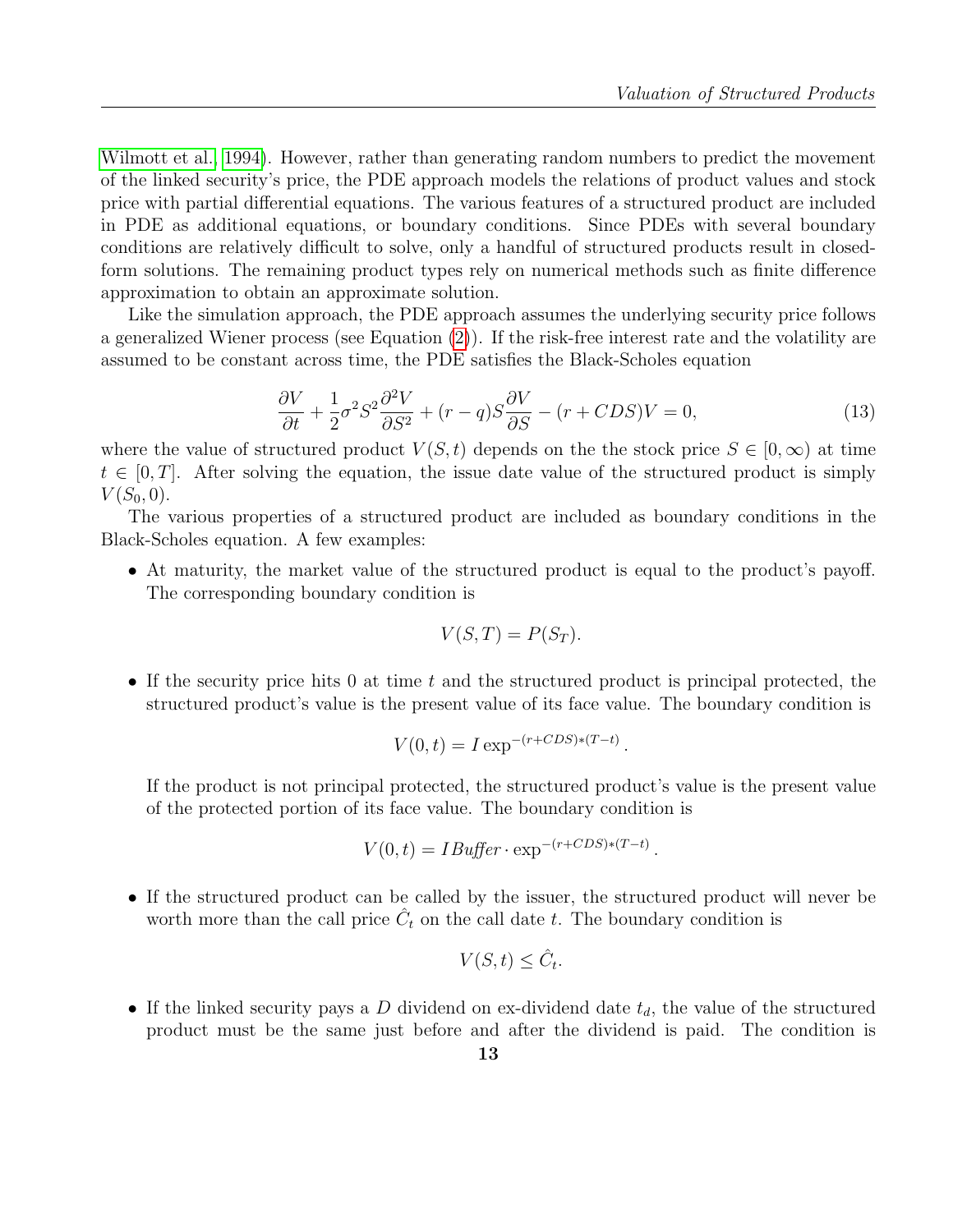included as

$$
V(S, t_d^-) = V(S - D, t_d^+),
$$

where S remains constant from  $t_d^ \frac{1}{d}$  through  $t_d^+$  $t_d^+$ , and  $t_d^ \frac{1}{d}$  and  $t_d^+$  $_d^+$  are just before and just after the dividend is paid, respectively.

• If the structured product makes a coupon payment  $C$  at time  $t_c$ , the value of the structured note is reduced by  $C$ . At time  $t_c$ , the value is updated

$$
V(S, t_c^-) = V(S, t_c^+) + C.
$$

The solution methods for the partial differential equations falls into two categories: closed form solution and numerical solution. Unfortunately, majority of the partial differential equations can only be solved numerically.

PDE produces a closed-form solution when the system of equations, including the boundary conditions, is sufficiently simple and can be transformed into standard partial differential equations (e.g., parabolic equation, through a change of variables.<sup>[16](#page-0-0)</sup>). We show how this is done when we value a Buffered PLUS in Section . Fourier transforms and other transforms are also helpful in solving the equation in closed-form, with the solution being expressed in infinite summation form of eigenfunctions [\(Hui, 1996\)](#page-22-12).

Numerical methods are of various types, such as finite difference method and finite element methods. Finite difference method is the most popular choice. One involves approximating the partial differential terms  $\frac{\partial V}{\partial t}, \frac{\partial^2 V}{\partial S^2}$  $\frac{\partial^2 V}{\partial S^2}$ , and  $\frac{\partial V}{\partial S}$  with finite difference terms. The are three basic finite difference approximations - explicit, inexplicit and Crank-Nicolson method. The  $\theta$ -method, uses an interpolating parameter  $\theta$  to transform among these three methods.

## Comparison of Valuation Approaches

While many products can be valued using any of the approaches described above, some structured product features make certain valuation approaches more difficult than others. Also, some valuation approaches provide a stronger intuition for the underlying features or offer simpler implementation. We outline in Table [1](#page-14-0) our experience regarding which valuation approaches are most appropriate for several common product features including those we describe in Section . The choice of valuation approach depends on the level of accuracy required, implementation difficulty (especially the existence of closed-form solutions), and the overall purpose of the valuation itself.

The most important factor affecting the choice of valuation approaches is whether the payoff of the structured product is linked just to the final value of the underlying asset at maturity, or the specific path of values the asset takes over the life of the note. Path-dependent product features, such as call features, are much less analytically tractable and typically require a simulation based

<sup>16</sup> The process is called 'dimensionless' in [Wilmott et al.](#page-23-0) [\(1994\)](#page-23-0).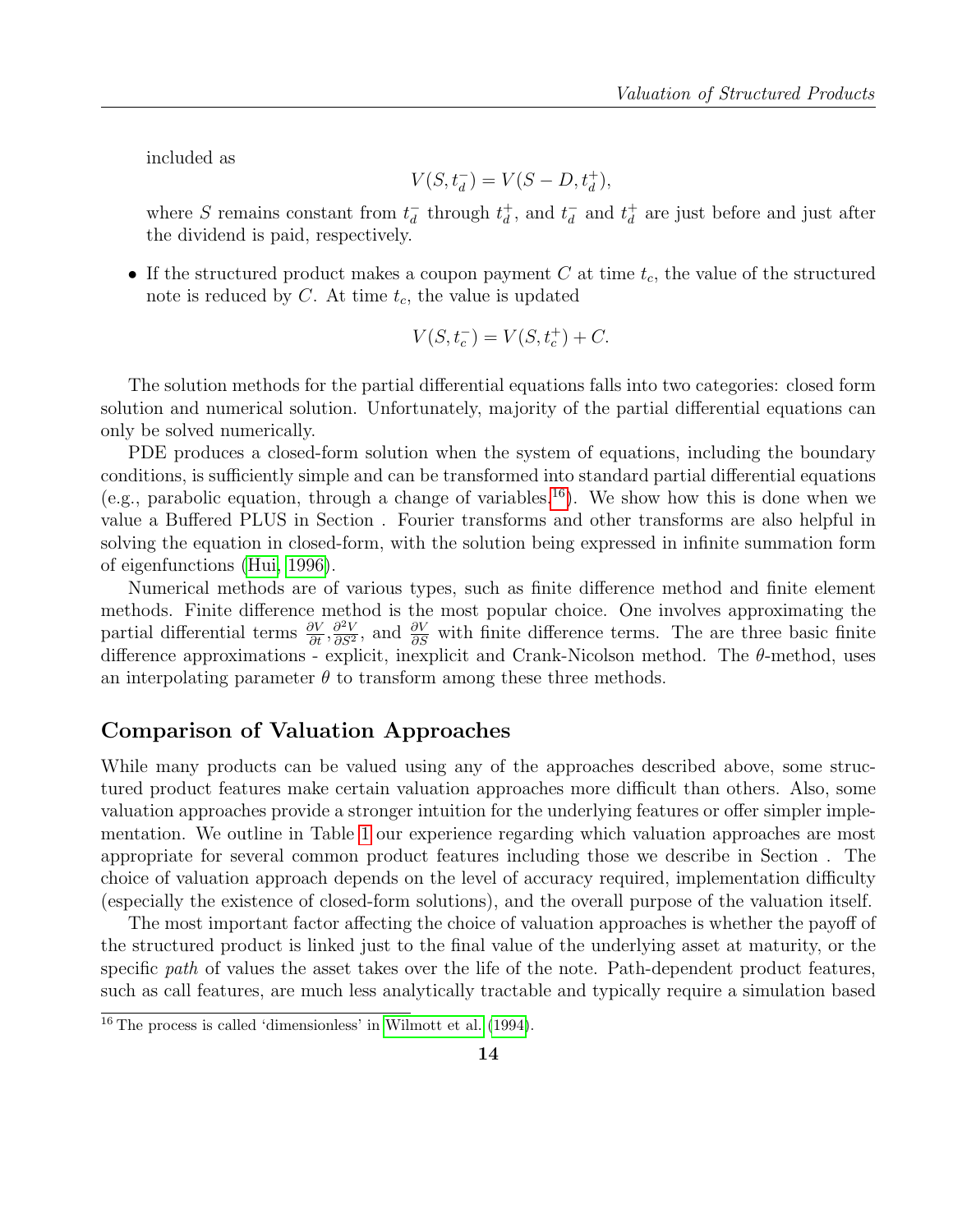<span id="page-14-0"></span>

|                                 | Simulation | Numerical<br>Integration | Decomposition | <b>PDE</b> |
|---------------------------------|------------|--------------------------|---------------|------------|
| Callable (European) by Issuer   |            |                          |               |            |
| Callable (American) by Issuer   |            |                          |               |            |
| Callable (Bermudan) by Issuer   |            |                          |               |            |
| Maximum Allowable Return        |            |                          |               |            |
| Loss Buffer                     |            |                          |               |            |
| Single-barrier (e.g. ELKS)      |            |                          |               |            |
| Double-barrier (e.g. ARBN)      | $^+$       |                          |               |            |
| Payoff Depends on Average Price |            |                          |               |            |
| Basket of Linked Securities     |            |                          |               |            |
| Linked Security is a Currency   |            |                          |               |            |
| Pays Coupons                    |            |                          |               |            |
| Minimum of a Basket             |            |                          |               |            |

Table 1: Preferred Valuation approaches for Several Product Features

approach. Structured products that only depend on final values, however, offer more flexibility. For example, principal protection can be implemented in any valuation method, but the decomposition approach most clearly demonstrates the combination of options used to generate the resulting payoff, and can therefore be most directly compared to actual options prices if such a market exists on the underlying.

Our discussion of these approaches so far has been based on a geometric Wiener process for asset prices (Equation [\(2\)](#page-6-1)). However, recent developments in financial modeling extend the constant volatility assumption in this model to a stochastic volatility setting. Standard stochastic volatility models include the Heston model, where time varying volatility is introduced following a CIR (Cox-Ingersoll-Ross) type mean-reversion process [\(Heston, 1993\)](#page-22-13). More recent models include general Lévy based price models [\(Schoutons, 2003\)](#page-22-14) where each change in an asset's price is considered as an instantaneous jump. Stochastic volatility models can capture more detailed features of stock returns, such as skewness and kurtosis, than the traditional constant volatility model.

The simulation approach offers the most flexibility, and has been practically used in all varieties of stochastic volatility models to simulate asset prices [\(Korn et al., 2010\)](#page-22-15). However, this approach can be computationally intensive. For example, when simulating the Heston model, two processes need to be simulated (the asset price process and the volatility process). Stochastic volatility has also been applied to the numerical integration approach in recent years. Since all asset return information is defined in a characteristic function, the typical integral form involving a return density function (Equation [\(11\)](#page-10-0)) can be transformed into a series of summation terms using simple characteristic function valuations [\(Fang and Oosterlee, 2008\)](#page-22-9). Therefore, switching between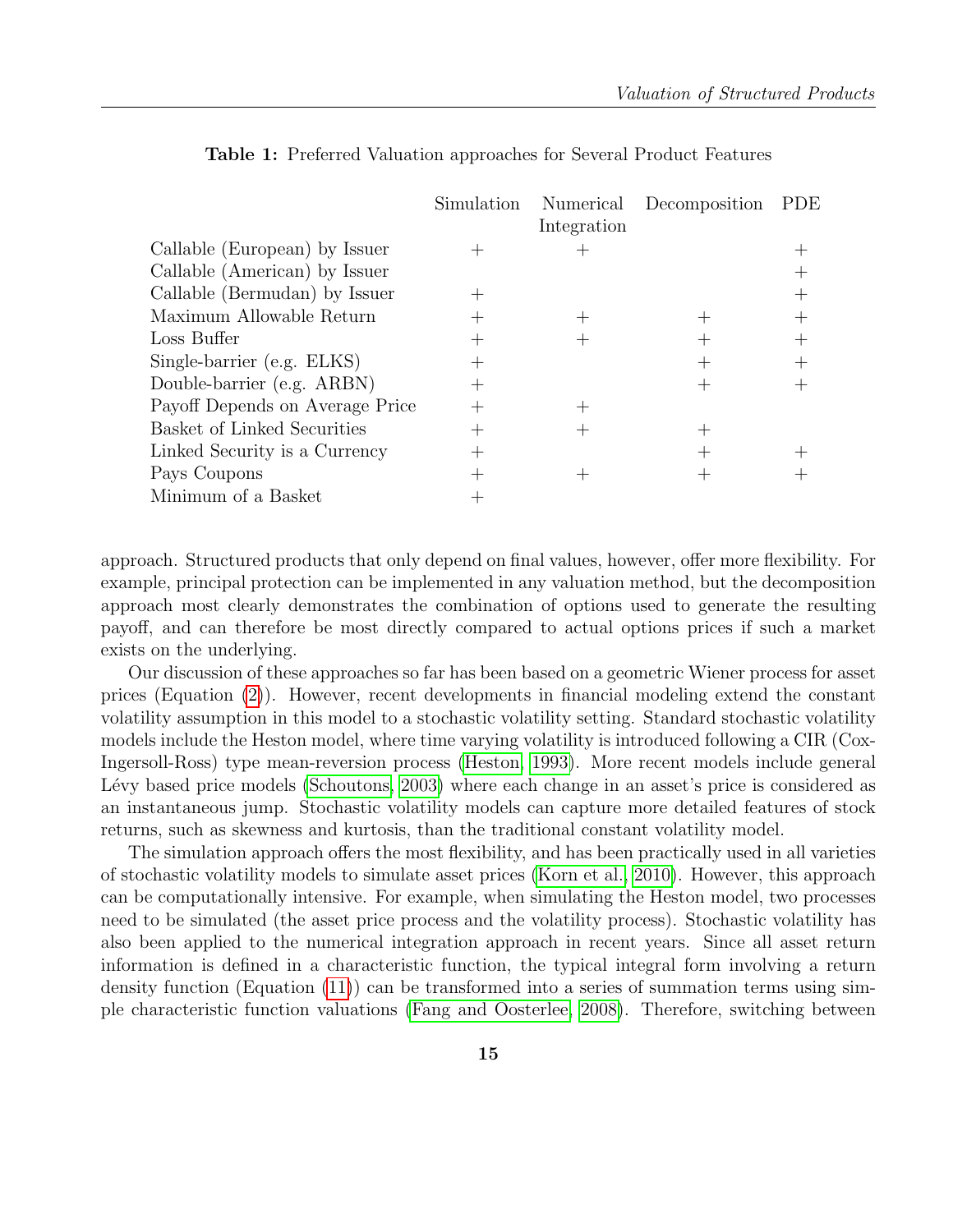different return models involves simply plugging in corresponding characteristic functions. The decomposition approach retains its natural simplicity, since valuations of vanilla options as well as simple exotic options are readily available in closed form using stochastic volatility. While the first three approaches can easily be extended to incorporate stochastic volatility, the PDE approach is more restrictive. The only stochastic volatility model that can be expressed in the PDE approach is the Heston model [\(Heston, 1993\)](#page-22-13).

## An Example with All Four approaches

In this section we demonstrate how to use each of the four approaches to value a Buffered PLUS issued by Morgan Stanley on December 31, 2008 (CUSIP: 617483797). The Buffered PLUS has a two-year term  $(T = 2)$  and is based on the S&P 500 index. The return mapping function for this product is presented algebraically in Equation [\(1\)](#page-6-2) and graphically in Figure [2.](#page-6-0) The product has a leverage ratio of 2 ( $\alpha = 2$ ), a maximum allowed return of 60%, and a loss buffer of 10%. This means that investors in this product lose money if the  $S\&P$  500 index drops more than 10% during the two-year period, earn a 0% return if the S&P 500 index loses between 0% and 10%, and make money if the S&P 500 index increases. $^{17}$  $^{17}$  $^{17}$ 

We collect the necessary variables from Bloomberg. On the pricing date, the S&P 500 index level was  $S_0 = 863.16$  and the index's 24-month implied volatility was  $\sigma = 37.75\%$ . We assume the dividend yield will remain constant over the two years and use the annual dividend yield  $q = 3.714\%$  for each year. The continuously compounded 2-year treasury spot rate is  $r = 0.850\%$ , and the 2-year CDS quote for Morgan Stanley is  $CDS = 5.209\%$ .

## Using the Simulation Approach

To apply the simulation approach, we simulate monthly index levels  $S_{t_0}, S_{t_1}, S_{t_2}, \ldots, S_{t_{24}}$  using the discretized updating formula in Equation [\(8\)](#page-8-1), where  $\Delta t = 1/12$ . We simulate the index's price path  $J = 50,000$  times and use them to calculate  $R_7^j$  $T_{T}^{j}$ ,  $j = 1, 2, ..., 50, 000$ . We input each  $R_{T}^{j}$ T into the mapping function (Equation [\(1\)](#page-6-2)) to obtain the structured product's return  $f(R_7^j)$  $_T^j$ ). The Buffered PLUS' fair value is the present value of the average  $f(R_7^j)$  $T(T)$ . Depending on the random number seed we use, the value of the product ranges from \$87.30 to \$87.70.

## Using the Numerical Integration Approach

To apply the numerical integration approach, we first define the function we want to integrate. In this case, the function is

<sup>17</sup> Summary information for this product is available at [http://www.sec.gov/Archives/edgar/data/895421/000095010308003056/dp12147\\_424b2-ps11.htm](http://www.sec.gov/Archives/edgar/data/895421/000095010308003056/dp12147_424b2-ps11.htm)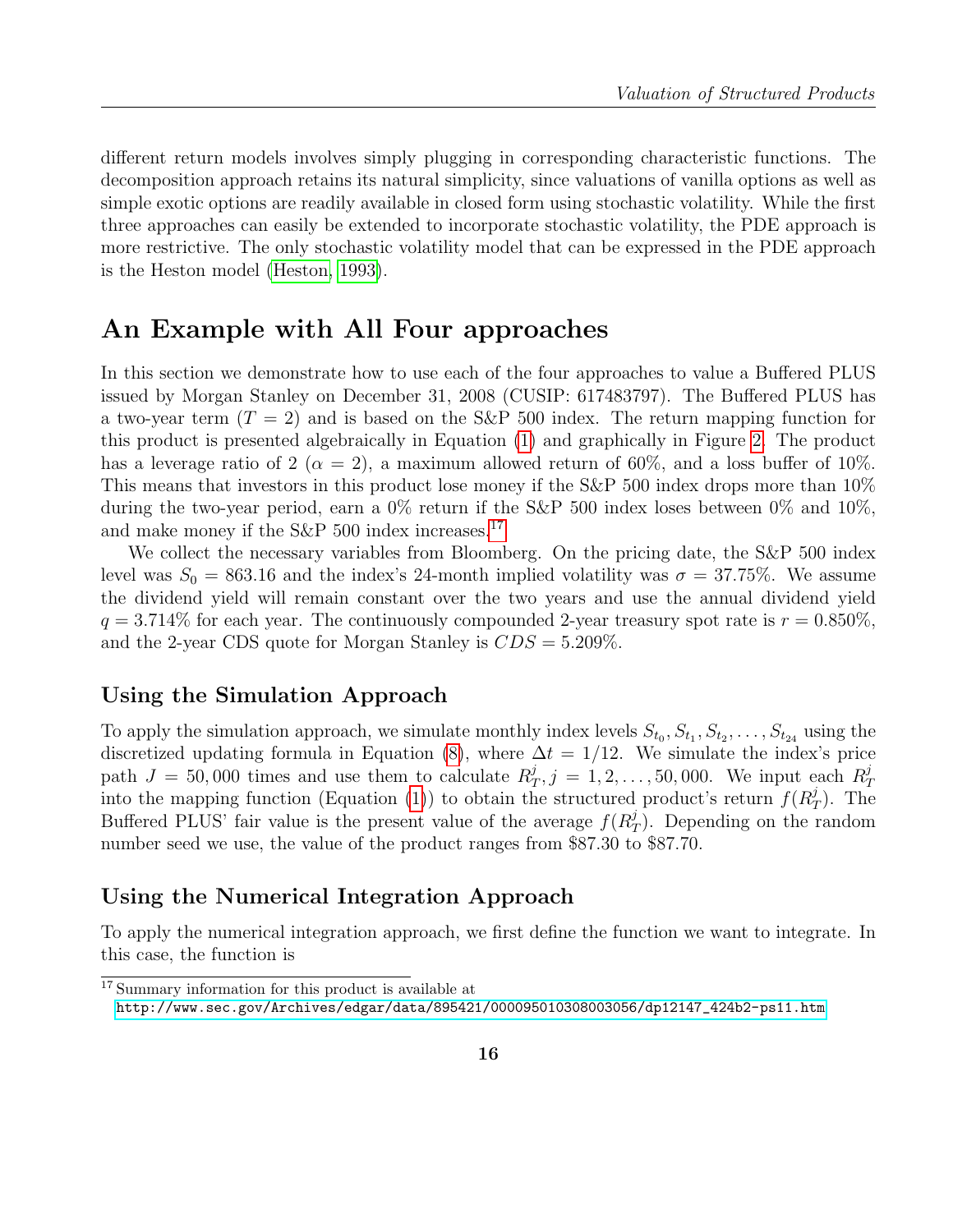$$
\int_{-1}^{\infty} f(R_T) p df(R_T) dR_T, \tag{14}
$$

where

 $f(R_T) = \min (R_T + \text{Buffer}, 0) + \min (\alpha R_T, \text{Cap}) - \min (\alpha R_T, 0)$ 

and  $pdf(R_T)$  is the distribution from Equation [\(6\)](#page-7-1).

We use a numerical integration method with adaptive Lobatto quadrature provided in Matlab. We require a tolerance level of 10e-10 and estimate the fair value of the product to be \$87.52.

### Using the Decomposition Approach

As described in Section , we apply the decomposition approach by calculating the fair value of each of the product's components. The Buffered PLUS' payoff rule, described previously in Equation [\(1\)](#page-6-2), can be rewritten in terms of equity derivatives and a zero-coupon bond as follows:

$$
P(S_T) = I(1 + f(R_T))
$$
  
=  $I(1 + \min(R_T + Buffer, 0) + \min(\alpha R_T, Cap) - \min(\alpha R_T, 0))$   
=  $I\left(1 + \min\left(\frac{S_T - S_0}{S_0} + Buffer, 0\right) + \min\left(\alpha \frac{S_T - S_0}{S_0}, Cap\right) - \min\left(\alpha \frac{S_T - S_0}{S_0}, 0\right)\right)$   
=  $\underbrace{I(1 + Cap)}_{S_0} + \underbrace{\frac{I}{S_0} \min(S_T - (S_0 - S_0Buffer), 0)}_{\alpha}$   
+  $\underbrace{\frac{\alpha I}{S_0} \min\left(S_T - \left(S_0 + \frac{S_0Cap}{\alpha}\right), 0\right)}_{\alpha} - \underbrace{\frac{\alpha I}{S_0} \min(S_T - S_0, 0)}_{\alpha}$  (15)

By recalling that the payoff rule of a put option has the form  $P(S_T) = \max(K - S_T, 0)$ , we can decompose the Buffered PLUS payoff into four components:

1. A zero-coupon bond with a face value of  $I(1 + Cap)$ .

- 2.  $\frac{I}{S_0}$  short put options with a strike price K of  $S_0 S_0$ Buffer.
- 3.  $\frac{\alpha I}{S_0}$  short put options with a strike price of  $S_0 + \frac{S_0 Cap}{\alpha}$  $\frac{Cap}{\alpha}$ .
- 4.  $\frac{\alpha I}{S_0}$  long put options with a strike price of  $S_0$ .

For this Buffered PLUS, the zero-coupon bond has a face value of \$160  $(I(1 + Cap) = 100(1 +$  $60\%) = $160$ . The fair value of this component is

$$
FairValue = e^{(-CDS+r)T}I(1+Cap)
$$
  
17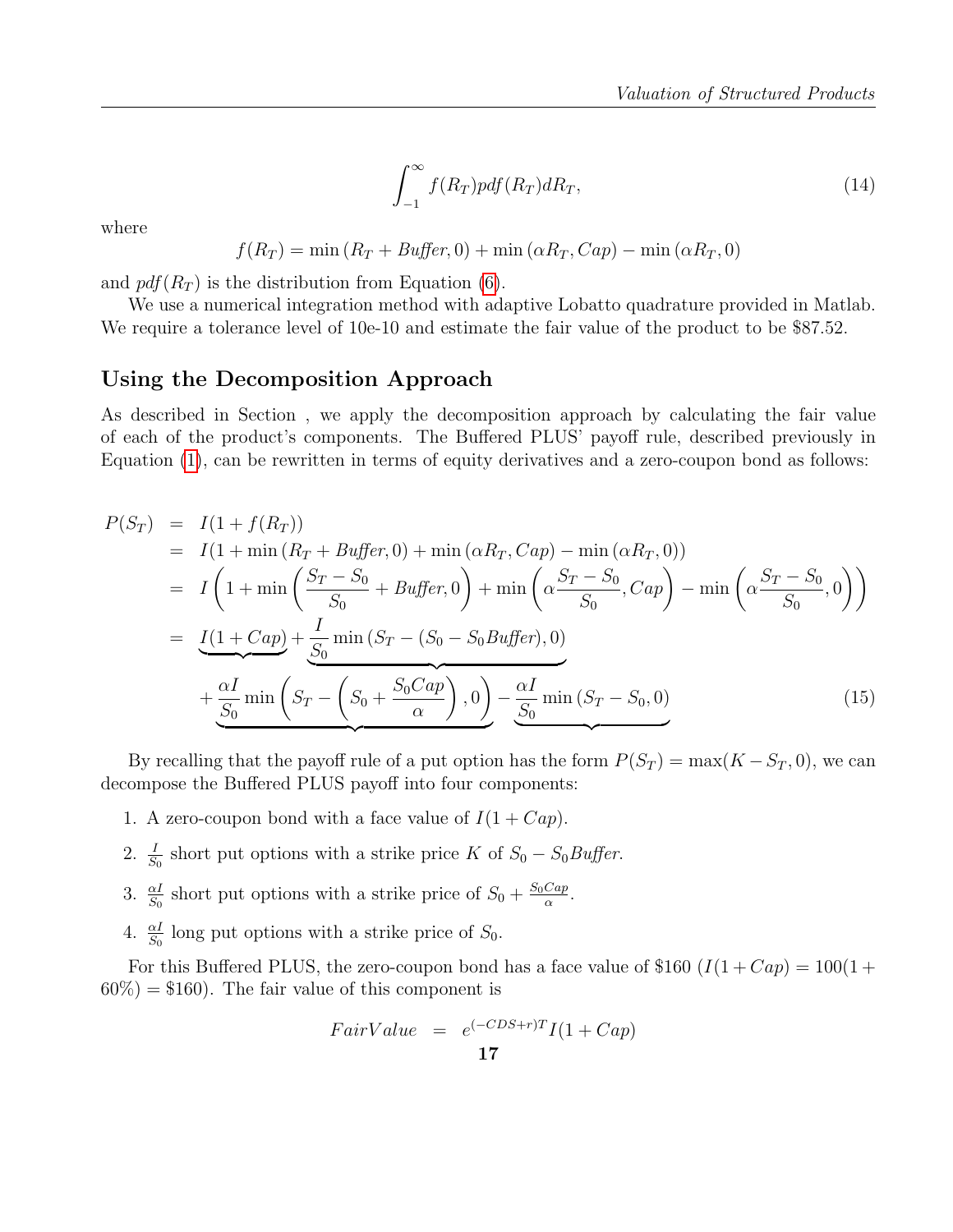$$
= e^{-(5.209\% + 0.8496\%)2} \cdot $160
$$
  
= \$141.74. (16)

The second component is 0.1159 shares  $(\frac{I}{S_0} = \frac{100}{863.16} = 0.1159)$  of short put options with a strike price of 776.84  $(S_0 - S_0\text{Buffer} = 863.16 - 863.16 \cdot 10\% = 776.84)$ . We then use the Black-Scholes formula to calculate the option's fair value. The fair value of one put option with these parameters is \$131.71, so the fair value of 0.1159 put options is \$15.26.

The third component is 0.2317 shares  $(2\frac{I}{S_0} = 2 \cdot 0.1159 = 0.2317)$  of short put options with a strike price of 1122.11  $(K = S_0 + \frac{S_0 Cap}{\alpha} = 863.16 + \frac{863.16 \cdot 60\%}{2} = 1122.11)$ . Using the Black-Scholes formula, we calculate the fair value of one put option with these parameters to be \$346.35, meaning the fair value of this component is \$80.25.

The final component is 0.2317 shares  $(\frac{\alpha I}{S_0})$  of long put options at strike price of \$863.16. The fair value of one such option is \$178.20, indicating the fair value of this component is \$41.29.

We combine the fair values of the four components to calculate the fair value of the Buffered PLUS.

$$
$141.74 - $15.26 - $80.25 + $41.29 = $87.52
$$

Presenting the Buffered PLUS' payoff as a combination of options and a simple debt instrument can help investors understand that the Buffered PLUS is heavily exposed to the downside risk of the underlying security and the default risk of the issuer. The decomposition also shows the investor that a portfolio of a zero-coupon bond and put options on the S&P 500 Index would mimic the payoffs and stock market exposures of the product, but with less counterparty risk and more liquidity. The same decomposition is represented graphically in Figure [3,](#page-25-0) included in the Appendix.

In order to calculate the delta, we need to assume that the investment is  $I = S_0$ , which means comparing the structured product investment to the investment in the underlying securities. The delta for a first component is 0, since the first component is a zero-coupon bond. Other components include 1 share of short in-the-money put option, 2 shares of short at-the-money put options and 2 shares of long out-the-money put options. The deltas for the four components are 0, -0.30, -1.05, and -0.73, respectively. The delta for the structured product is  $0 - (-0.30) - (-1.05) + (-0.73) =$ 0.63.

### Using the PDE Approach

The Black-Scholes equation is the core equation used to value structured products, with boundary conditions

$$
V(S,T) = P(S_T), \quad V(0,t) = IB\cdot \text{tf} = e^{-(r+CDS)*(T-t)}, \quad V(S,t) \sim I(1+Cap) \text{ as } S \to \infty.
$$

We adopt the 'dimensionless' approaches in [Wilmott et al.](#page-23-0) [\(1994\)](#page-23-0) to simplify the equation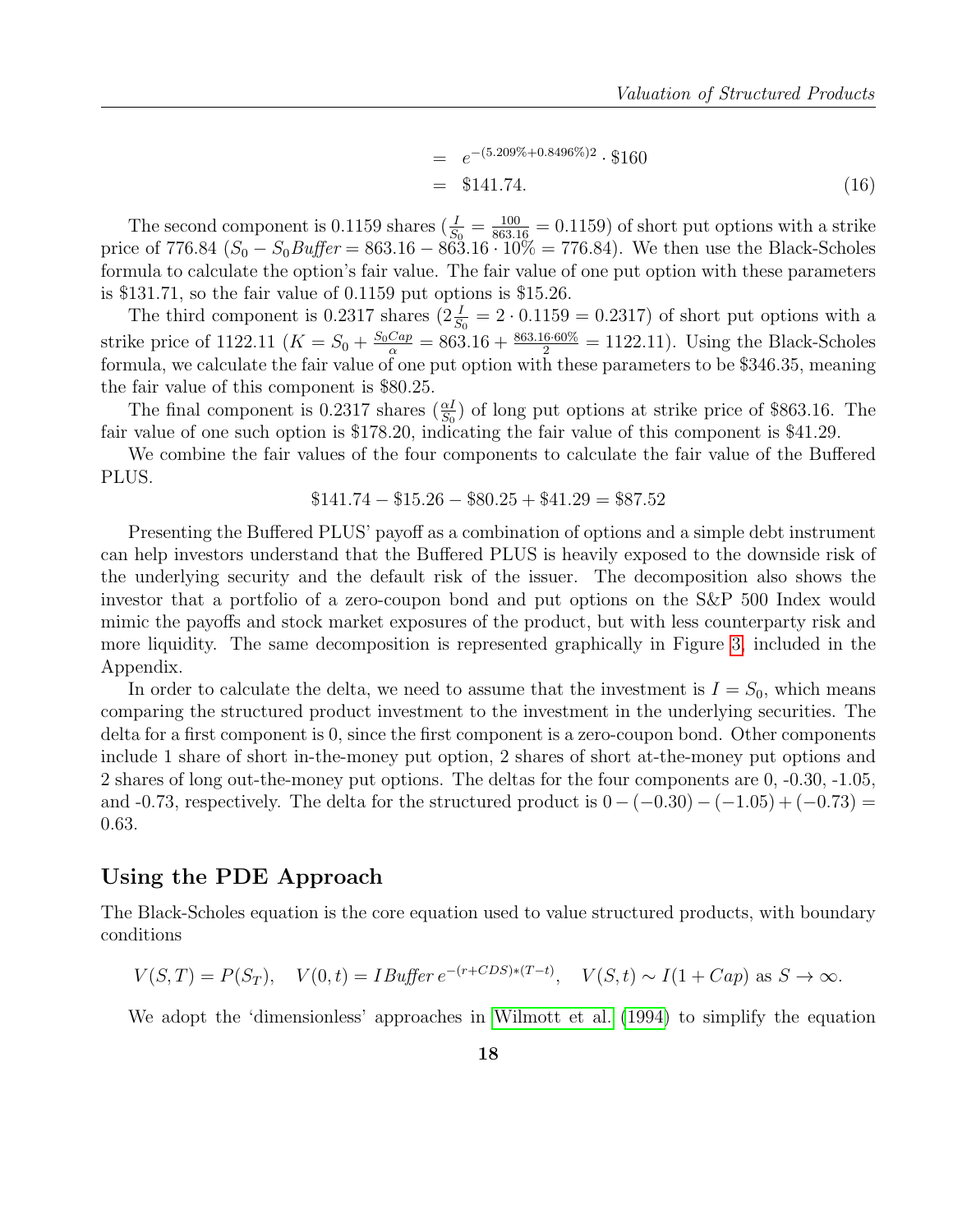and boundary conditions. Transforming the variable set  $(S, t)$  to a new variable set  $(x, \tau)$  by the following equations:

$$
S = S_0 e^x, \quad t = T - \frac{2\tau}{\sigma^2}, \quad V(S, t) = S_0 e^{\alpha x + \beta \tau} u(x, \tau) + I \, \text{Buffer } e^{-(r + CDS)*(T-t)},
$$

where the constants

$$
k_1 = \frac{2(r-d)}{\sigma^2}
$$
,  $\alpha = -\frac{1}{2}(k_1 - 1)$ ,  $\beta = -\frac{1}{4}(k_1 - 1)^2 - \frac{2(r + CDS)}{\sigma^2}$ .

The Black-Scholes equation after the change of variables becomes

$$
\frac{\partial u}{\partial \tau} = \frac{\partial^2 u}{\partial x^2}, \quad \text{for } -\infty < x < \infty, \quad \tau > 0.
$$

The initial condition becomes

$$
u(x,0) = u_0(x)
$$
  
\n
$$
= e^{\frac{1}{2}(k_1 - 1)x} \frac{I(1 + Cap - Buffer)}{S_0}
$$
  
\n
$$
+ \frac{I}{S_0} \min\left(e^{\frac{1}{2}(k_1 + 1)x} - (1 - Buffer)e^{\frac{1}{2}(k_1 - 1)x}, 0\right)
$$
  
\n
$$
+ \frac{\alpha I}{S_0} \min\left(e^{\frac{1}{2}(k_1 + 1)x} - \left(1 + \frac{Cap}{\alpha}\right)e^{\frac{1}{2}(k_1 - 1)x}, 0\right)
$$
  
\n
$$
- \frac{\alpha I}{S_0} \min\left(e^{\frac{1}{2}(k_1 + 1)x} - e^{\frac{1}{2}(k_1 - 1)x}, 0\right).
$$
\n(18)

This is a standard heat equation with solution:

$$
u(x,\tau) = \frac{1}{2\sqrt{\pi\tau}} \int_{-\infty}^{\infty} u_0(s) e^{-(x-s)^2/4\tau} ds.
$$

The product value at issuance, plugging back  $\tau = \frac{1}{2}$  $\frac{1}{2}T\sigma^2$ , is

$$
V(S_0, 0) = S_0 e^{\frac{1}{2}T\sigma^2 \beta} u(0, \frac{1}{2}T\sigma^2) + I \, \text{Buffer } e^{-(r + CDS)T}.
$$

Calculating the integral inside  $u(0, \frac{1}{2})$  $\frac{1}{2}T\sigma^2$ , the value matches that derived using the decomposition approach.

Notice that the fair value is exactly the same using the numerical integration approach, the decomposition approach, or the PDE approach. The fair value calculated using the simulation approach is different because it varies depending on the number of simulated price paths, J, and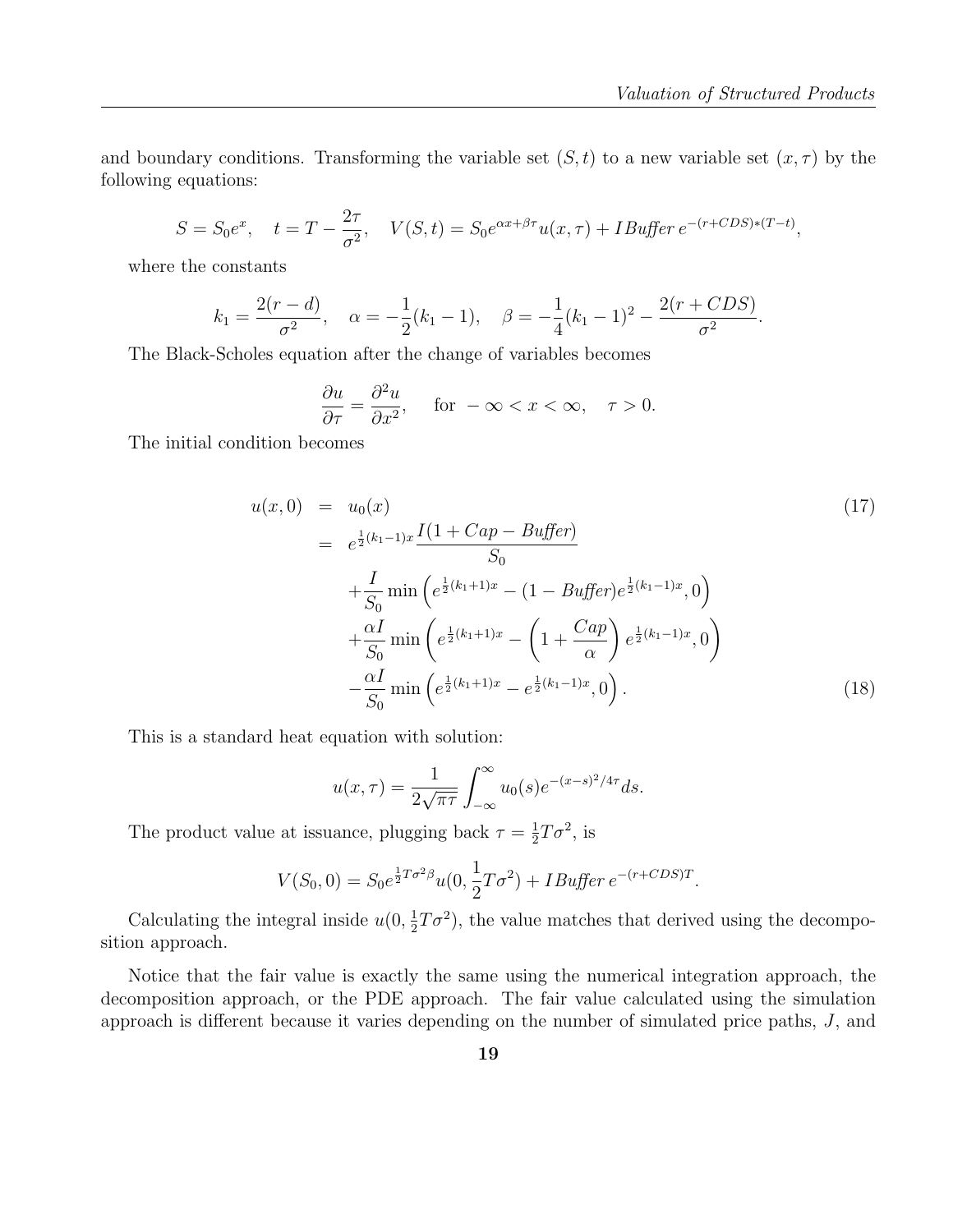the random seed. As  $J \to \infty$ , the range of fair values provided by the simulation approach will converge to \$87.52.

## Valuation Without Default Risk

In the example above, all four approaches yield a price of about \$88. If we recalculate the price assuming the probability of default is zero we get a price closer to \$97. This highlights the potentially important component that default risk has in the proper valuation of these investments. Given the level of complexity of the valuation and the non-linear aspect of default it is possible that part of the reason investors seem willing to purchase these investments at a substantial premium may be that they do not fully comprehend the cost associated with default risk.

Another way to highlight this possibility is by comparing identical or almost identical products issued by two different issuers that have substantially different default risk. For example, on December 31, 2007 both UBS and Morgan Stanley issued an essentially identical structured product, an Absolute Return Barrier Note (ARBN).[18](#page-0-0)

ARBNs are structured products that guarantee to return principal to the investor and a participation if the reference index stays in between two barriers until maturity, as long as the issuer does not default on the note.<sup>[19](#page-0-0)</sup> The two above notes have very similar parameters: they were issued on December 31, 2007 and mature on June 30, 2009. The underlying security is the S&P 500 index. They differ in two ways: First, the UBS note has a maximum return of 25% and the Morgan Stanley Note has a maximum return of 21%. Second, and most importantly, UBS had a CDS spread of only 0.216% while Morgan Stanley had a CDS spread of 1.27%. Given those two differences, one might expect the two notes to have a different price. However, they both were priced at an identical \$10 per note. Using our pricing algorithms we calculate that the value of the UBS note is \$9.65 per note and the Morgan Stanley one \$9.37 per note.

This example, and many other similar examples of identical notes issued by different underwriter with significant different default risks at the price, highlight the possibility that of the many parameters that set the value of these complex products, default risk may not be properly priced by investors, maybe partially explaining the popularity of these products that tend to sell at a premium on average.

 $^{18}$  For the UBS prospectus see:

[http://www.sec.gov/Archives/edgar/data/1114446/000139340107000374/v098098\\_69075-424b2.htm](http://www.sec.gov/Archives/edgar/data/1114446/000139340107000374/v098098_69075-424b2.htm), and for the Morgan Stanley prospectus see:

[http://www.sec.gov/Archives/edgar/data/895421/000095010307003121/dp08060\\_424b2-ps443.htm](http://www.sec.gov/Archives/edgar/data/895421/000095010307003121/dp08060_424b2-ps443.htm).

 $19$  See for example [Deng et al.](#page-21-6) [\(2011a\)](#page-21-6) for a discussion of these notes and their pricing.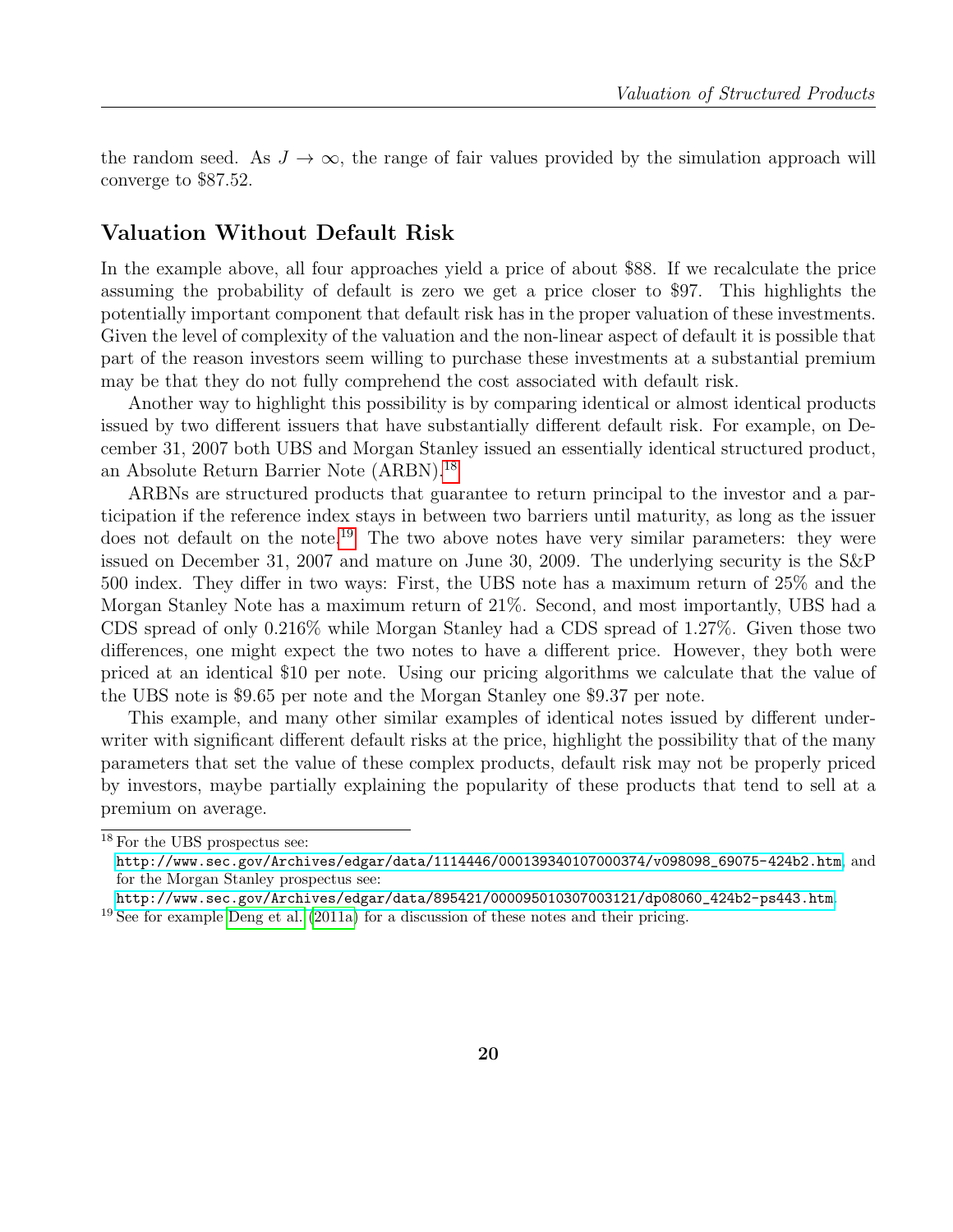## Conclusions

Until recently it has been difficult to estimate the fair value of many types of structured products due to the complex nature of payoff rules. In this paper we have reviewed and demonstrated four approaches that can be used to estimate the fair value of a wide variety of structured products, highlighting the benefits and limitations of each approach. This work is based on and complements our daily valuation of over 20,000 US structured products described in [Deng et al.](#page-22-2) [\(2014b\)](#page-22-2), as well as our product-specific valuation experience in [Deng et al.](#page-21-4) [\(2012\)](#page-21-4), [Deng et al.](#page-21-5) [\(2011b\)](#page-21-5), [Deng et al.](#page-21-6) [\(2011a\)](#page-21-6), [Deng et al.](#page-21-7) [\(2010\)](#page-21-7), and [Deng et al.](#page-21-8) [\(2009\)](#page-21-8).

Like many other researchers, we have documented significant issue date mispricing of many types of structured products.<sup>[20](#page-0-0)</sup> We have also demonstrated that the issue date mispricing is largely responsible for the poor ex–post performance of structured products in the aggregate. While this mispricing could be due to transaction costs, underwriting fees, or differences in cost of capital between issuers, it is likely that issuers price their products to secure a gross margin sufficient to cover these costs and leave a net profit. The approaches described here, complemented by the SEC's new fair value disclosures for structured products, could detail the components of issue date mispricing.

Currently, the numerical integration and decomposition approaches are able to value only a subset of structured products, whereas the PDE and simulation approaches can value many more kinds of products. We will be better able to use the numerical integration approach as we derive the probability density functions of increasingly complex payoff rules. Similarly, as closed form valuations become available for more derivative instruments, the number of structured product types that can be valued using the decomposition approach will increase. In the meantime, simulation approaches are becoming ever more sophisticated and can take advantage of improvements in computational efficiency, especially in parallel environments. While valuation must keep up with the enormous growth and innovation in the structured product market, the approaches outlined here offer a powerful set of tools to investors and industry practitioners.

## References

- <span id="page-20-1"></span>C. Alexander and A. Venkatramanan. Analytic approximations for multi-asset option pricing. ICMA Centre Discussion Papers in Finance, 2009.
- <span id="page-20-2"></span>L. Andersen and V. Piterbarg. Interest Rate Modeling, Volumes I, II, and III. Atlantic Financial Press, 2010.
- <span id="page-20-0"></span>D. B. Bergstresser. The retail market for structured notes: Issurance patterns and performance, 1995 - 2008. 2008. Working paper.

<sup>20</sup> See especially [\(Henderson and Pearson, 2010\)](#page-22-1).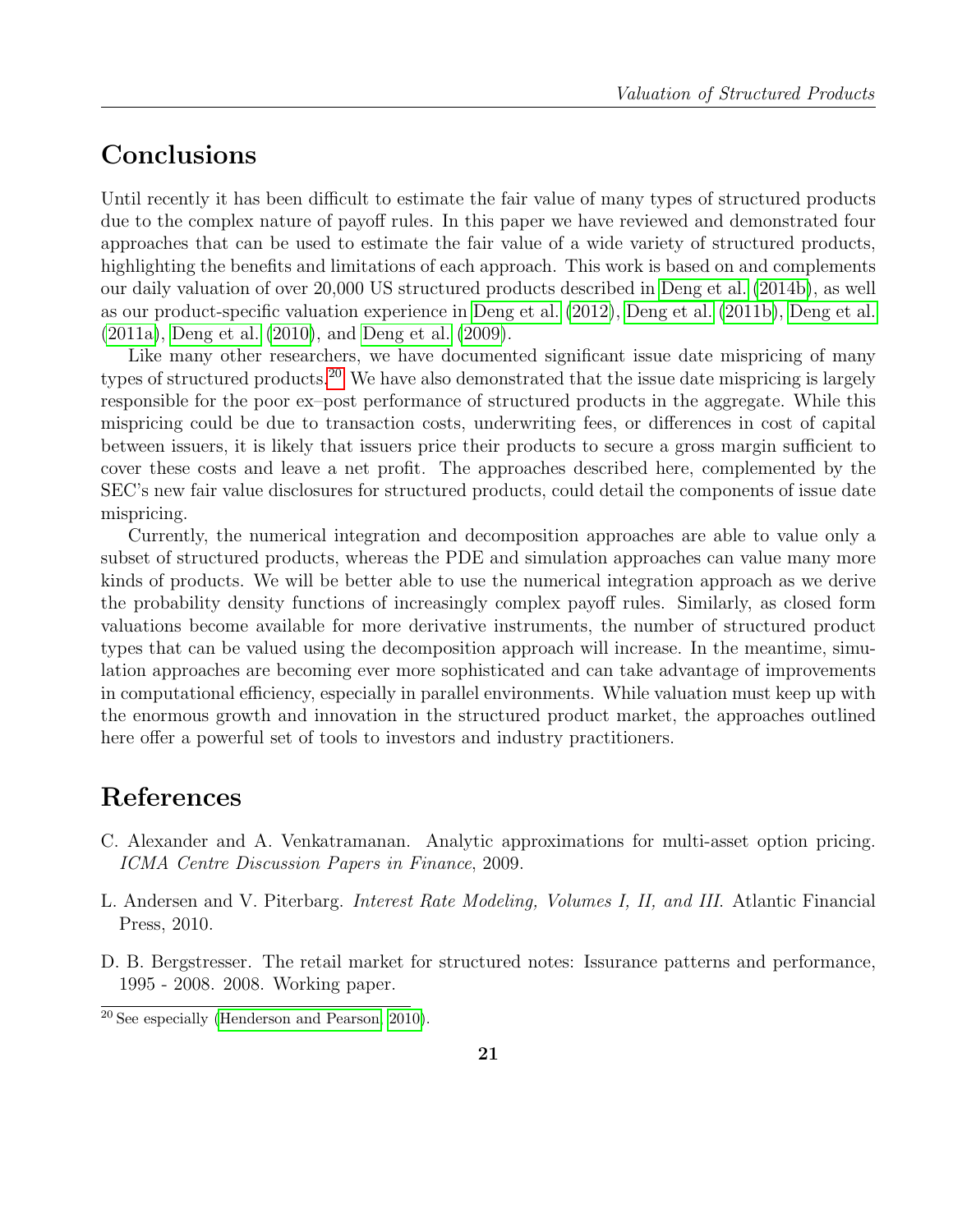- <span id="page-21-0"></span>C. Bernard and P. Boyle. Structured investment products and the retail investor. 2008. Working paper, University of Waterloo.
- <span id="page-21-1"></span>J. E. Bethel and A. Ferrel. Policy issues raised by structured products. Brookings-Nomura Papers on Financial Services, 2007.
- <span id="page-21-9"></span>T. Bjork. Arbitrage Theory in Continuous Time. Oxford, second edition, 2004.
- <span id="page-21-14"></span>F. Black and M. Scholes. The pricing of options and corporate liabilities. Journal of Political Economy, 81:637–654, 1973.
- <span id="page-21-12"></span>D. T. Breeden and R. H. Litzenberger. Prices of state-contingent claims implicit in option prices. The Journal of Business, 51(4):621–651, 1978.
- <span id="page-21-13"></span>P. Carr and A. Chou. Breaking barriers. RISK, 10(9):139–145, 1997.
- <span id="page-21-11"></span>P. Carr and D. Madan. Option valuation using the fast Fourier transform. Journal of Computational Finance, 2:61–73, 1999.
- <span id="page-21-10"></span>J. C. Cox, J. E. Ingersoll, and S. A. Ross. A theory of the term structure of interest rates. Econometrica, 53:385–407, 1985.
- <span id="page-21-8"></span>G. Deng, G. Li, and C. McCann. Structured products in the aftermath of Lehman Brothers. 2009. SLCG working paper, available at http://www.slcg.com/.
- <span id="page-21-7"></span>G. Deng, C. McCann, and E. O'Neal. What TiVo and JP Morgan teach us about reverse convertibles. 2010. SLCG working paper, available at http://www.slcg.com/.
- <span id="page-21-6"></span>G. Deng, I. Guedj, J. Mallett, and C. McCann. The anatomy of absolute return barrier notes. The Journal of Derivatives, 19(2):61–70, 2011a.
- <span id="page-21-5"></span>G. Deng, J. Mallett, and C. McCann. Modeling autocallable structured products. Journal of Derivatives  $\mathscr$  Hedge Funds, 17:326-340, 2011b.
- <span id="page-21-4"></span>G. Deng, T. Dulaney, T. Husson, and C. McCann. Dual directional structured products. 2012. SLCG working paper, available at http://www.slcg.com/.
- <span id="page-21-2"></span>G. Deng, T. Dulaney, T. Husson, and C. McCann. Structured certificates of deposit: Introduction and valuation. 2013. SLCG working paper, available at http://www.slcg.com/.
- <span id="page-21-3"></span>G. Deng, T. Dulaney, T. Husson, and C. McCann. Structured product based variable annuities. Journal of Retirement, 1, 2014a.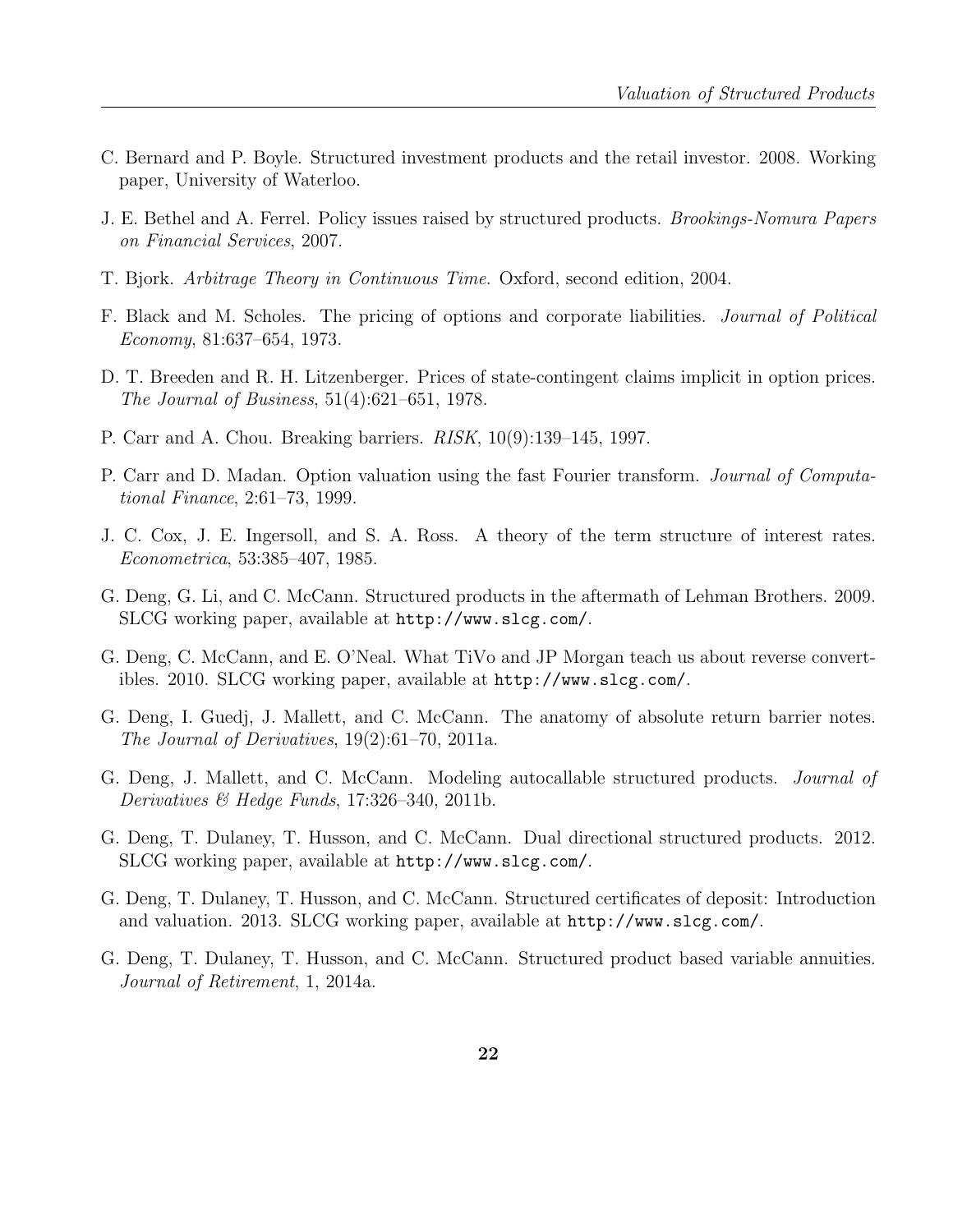- <span id="page-22-2"></span>G. Deng, T. Dulaney, T. Husson, C. McCann, and M. Yan. Ex post structured product returns: Index methodology and analysis. 2014b. SLCG working paper, available at http://www.slcg.com/.
- <span id="page-22-0"></span>B. Doebeli and P. Vanini. Stated and revealed investment decisions concerning structured products. Journal of Banking & Finance, 34:1400–1411, 2010.
- <span id="page-22-9"></span>F. Fang and C. W. Oosterlee. A novel pricing method for European options based on Fourier-cosine series expansions. SIAM Journal of Scientific Computing, 31(2):826–848, 2008.
- <span id="page-22-3"></span>P. Glasserman. Monte Carlo Methods in Financial Engineering. Springer, 2003.
- <span id="page-22-6"></span>D. Heath, R. A. Jarrow, and A. Morton. Bond pricing and the term structure of interest rates: A new methodology. Econometrica, 60(1):77–105, 1992.
- <span id="page-22-1"></span>B. Henderson and N. Pearson. The dark side of financial innovation: A case study of the pricing of a retail financial product. The Journal of Financial Economics, 100(2):227–247, 2010.
- <span id="page-22-10"></span>R. Hernández, W. Y. Lee, and P. Liu. An economic analysis of reverse exchangeable securities: An option-pricing approach. 2007. Working paper, University of Arkansas.
- <span id="page-22-13"></span>S. Heston. A closed-form solution for options with stochastic volatility with applications to bond and currency options. Review of Financial Studies, 6:327–343, 1993.
- <span id="page-22-12"></span>C. H. Hui. One-touch double barrier binary option values. Applied Financial Economics, 6: 343–346, 1996.
- <span id="page-22-4"></span>J. Hull. Options, Futures and Other Derivatives. Prentice-Hall, eighth edition, 2011.
- <span id="page-22-15"></span>R. Korn, E. Korn, and G. Kroisandt. Monte Carlo Methods and Models in Finance and Insurance. Springer-Verlag, 2010.
- <span id="page-22-7"></span>W. M. McKeeman. Algorithm 145: Adaptive numerical integration by Simpson's Rule. *Commu*nications of the ACM,  $5(12)$ , 1962.
- <span id="page-22-5"></span>D. L. McLeish. Monte Carlo Simulation & Finance. Wiley, 2004.
- <span id="page-22-14"></span>W. Schoutons. *Lévy Processes in Finance*. Wiley, 2003.
- <span id="page-22-11"></span>M. Szymanowska, J. T. Horst, and C. Veld. Reverse convertible bonds analyzed. Journal of Futures Markets, 29(10):895–919, 2009.
- <span id="page-22-8"></span>C. W. Ueberhuber. Numerical Computation 2: Methods, Software, and Analysis. Springer-Verlag, Berlin, 1997.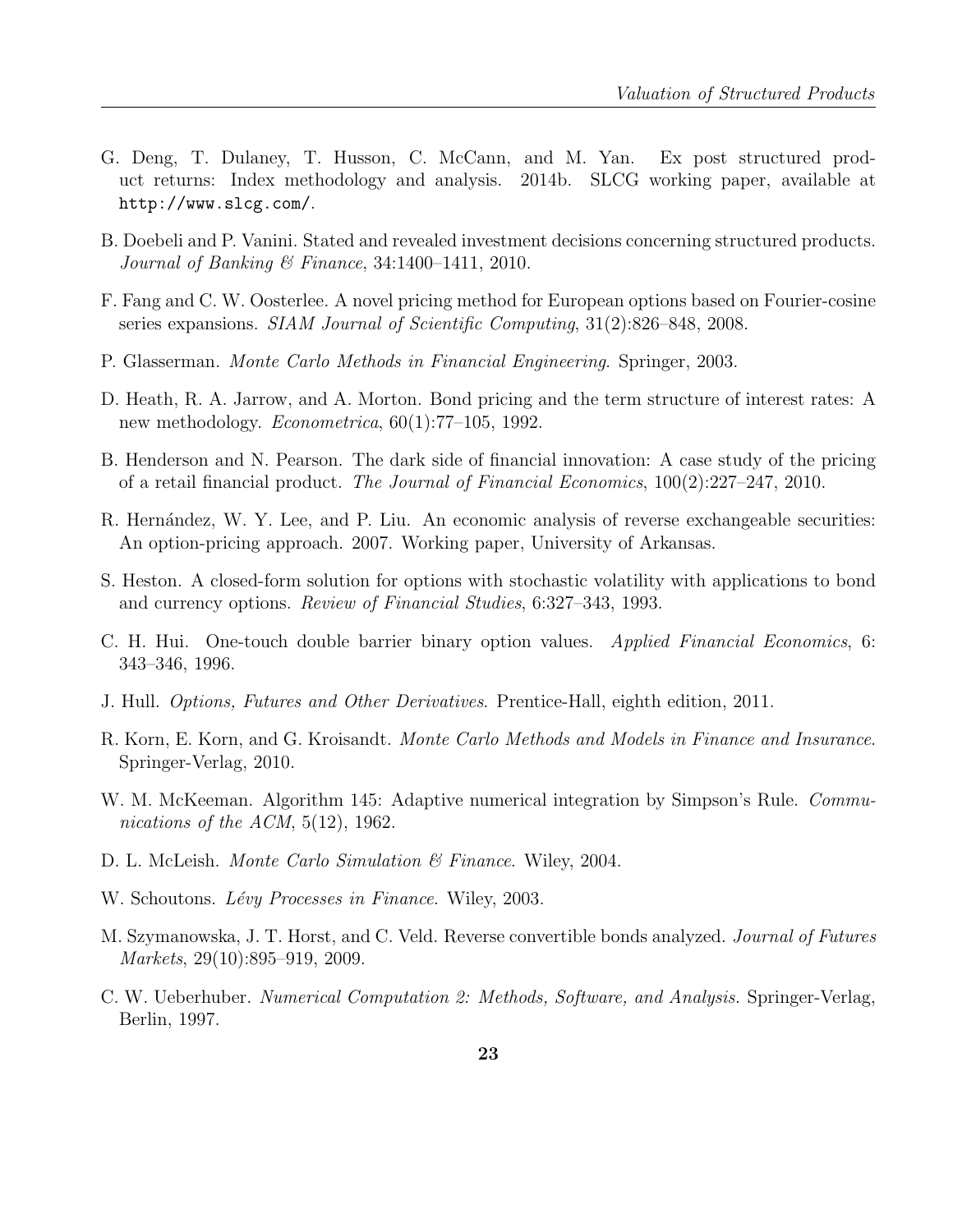<span id="page-23-0"></span>P. Wilmott, J. Dewynne, and S. Howison. Option Pricing: Mathematical Models and Computation. Oxford Financial Press, 1994.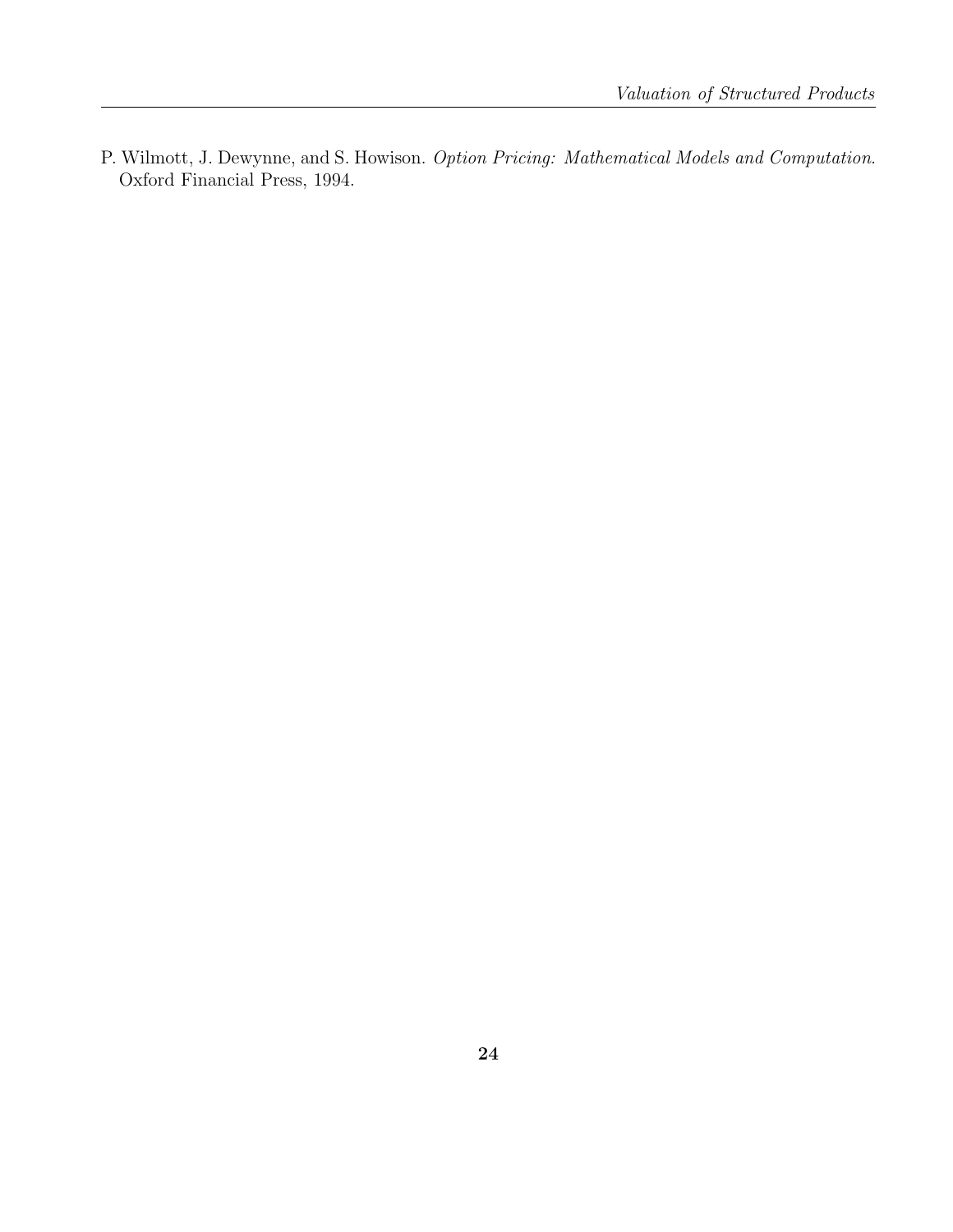# Appendix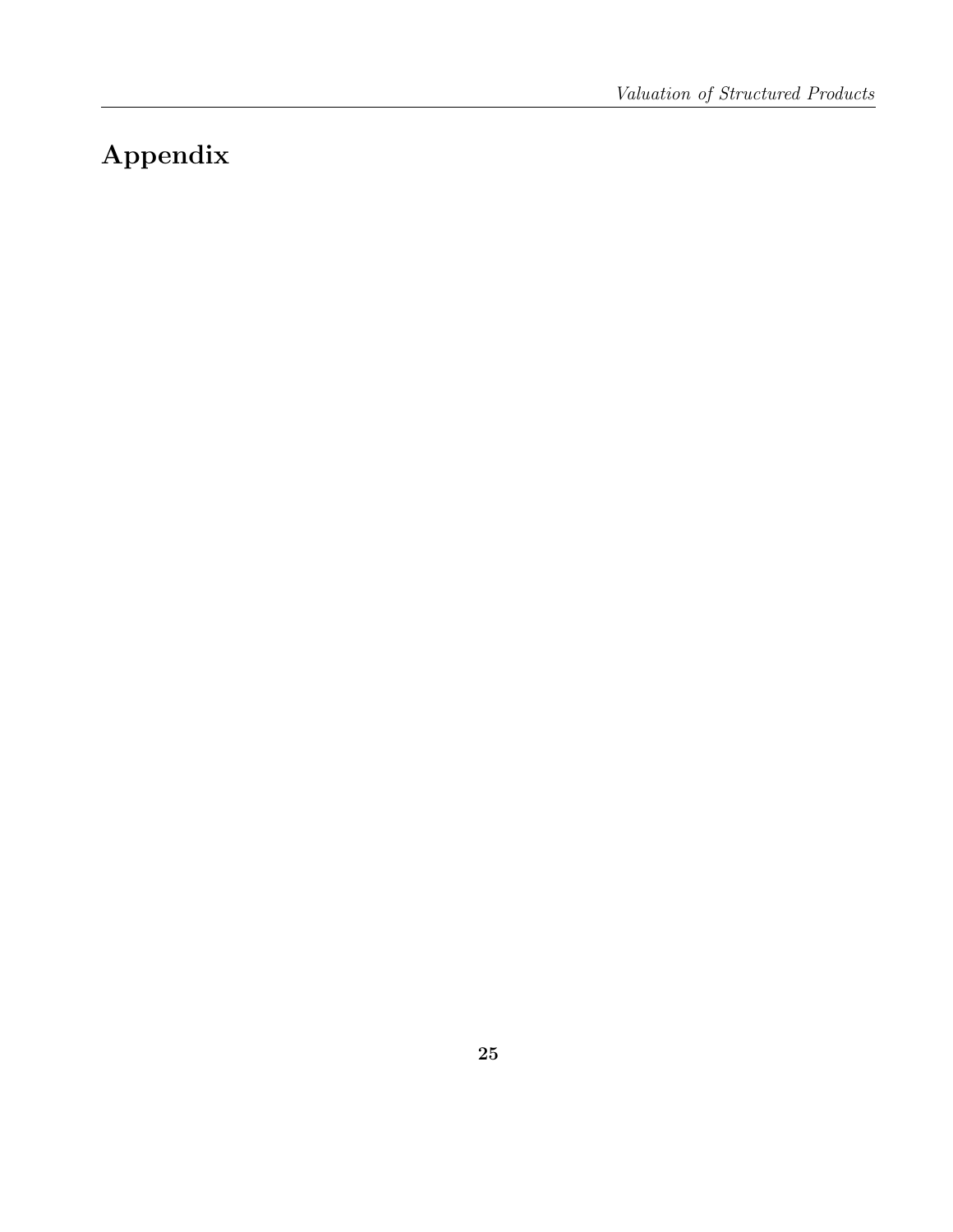<span id="page-25-0"></span>

Figure 3: Decomposition of a Buffered PLUS structured product